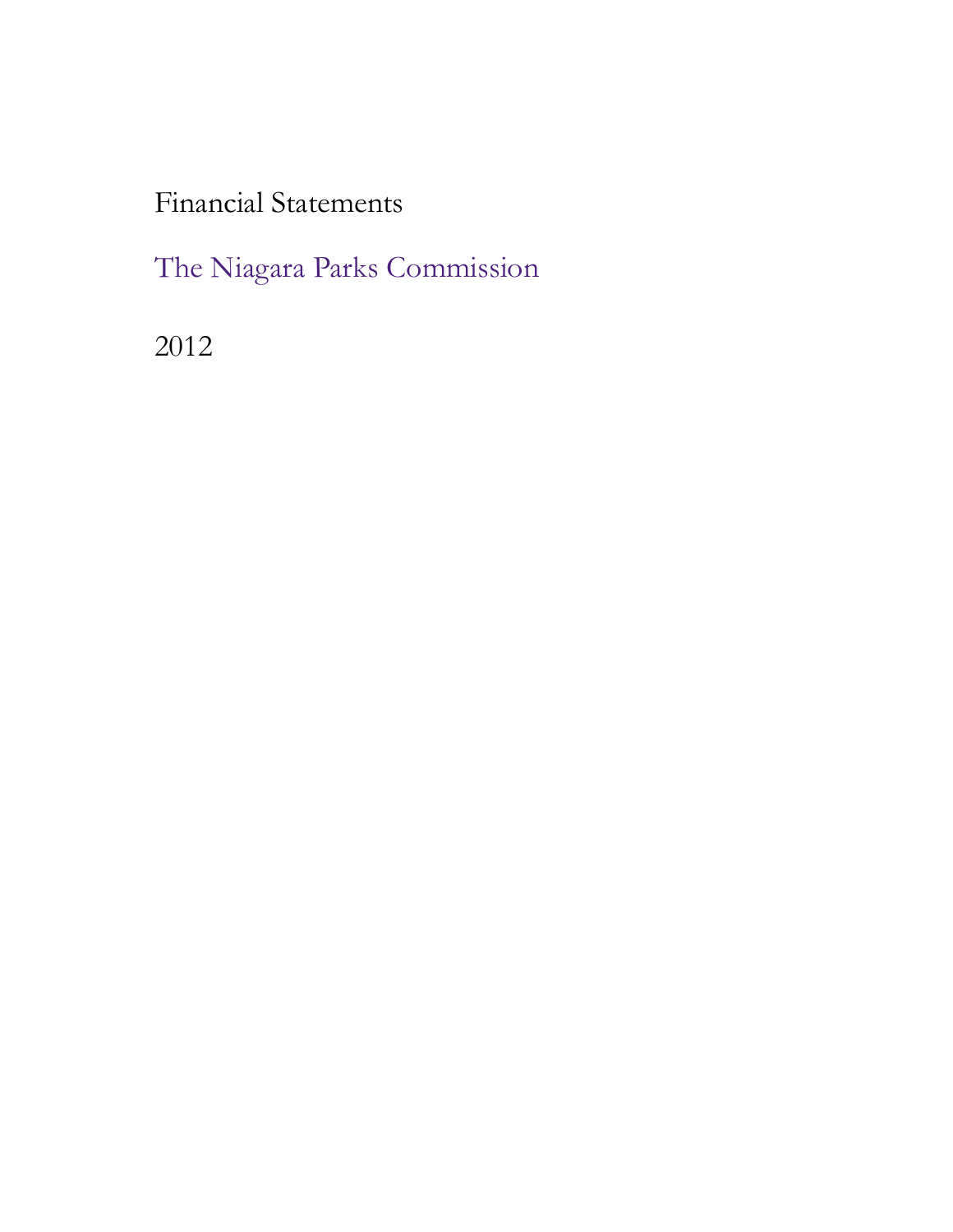# Contents

|                                     | Page           |
|-------------------------------------|----------------|
| Management Report                   | $\mathbf 1$    |
| Independent Auditor's Report        | $2 - 3$        |
| Statement of Financial Position     | $\overline{4}$ |
| <b>Statement of Operations</b>      | 5              |
| Statement of Changes in Net Debt    | 6              |
| Statement of Cash Flows             | $\overline{7}$ |
| Notes to the Financial Statements   | $8 - 18$       |
| Schedule of Tangible Capital Assets | 19             |
| Schedule of Expenses by Object      | 20             |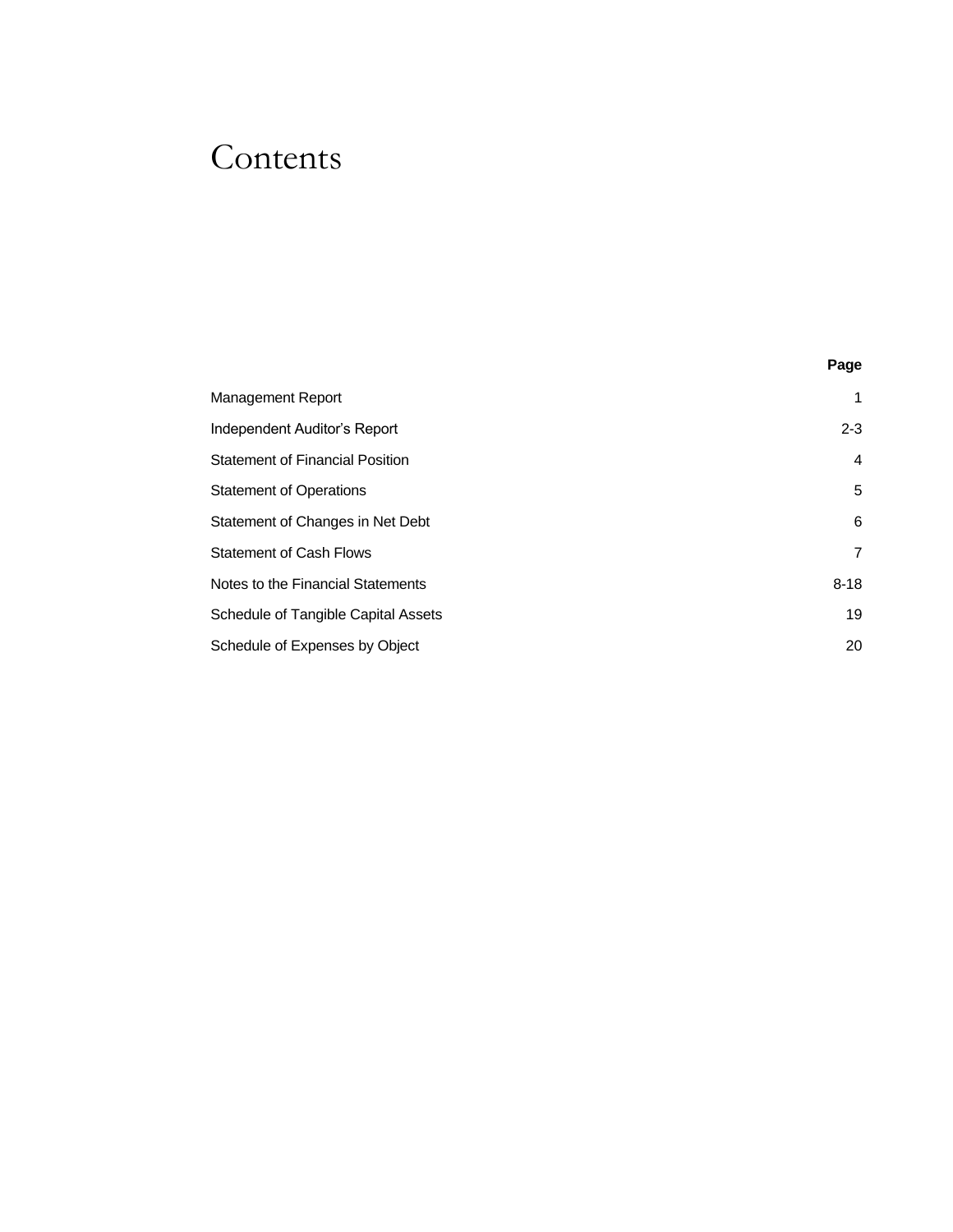#### THE NIAGARA PARKS COMMISSION

MANAGEMENT REPORT October 31, 2012

The Management of The Niagara Parks Commission are responsible for the financial statements and all other information presented in these statements. The statements have been prepared by management in accordance with the framework identified in note 2 in the accompanying audited financial statements.

The financial statements include amounts based on best estimates and judgments. Management has determined such amounts on a reasonable basis in order to ensure that the statements are presented fairly, in all material respects.

Management maintains a system of internal accounting and administrative control that is designed to provide reasonable assurance that the financial information is relevant, reliable, accurate and that the Commission's assets are properly accounted for and adequately safeguarded.

The Board of The Niagara Parks Commission is responsible for gaining assurance that management fulfills its responsibilities for financial reporting and is ultimately responsible for reviewing and approving the financial statements.

The Board, through the Audit and Finance Committee, meets periodically with Management to discuss financial results, auditing matters, financial reporting issues and to satisfy itself that each group is properly discharging responsibilities. The Committee reviews the financial statements before recommending approval by the Board.

The financial statements have been audited by Grant Thornton LLP, the Commission's appointed External Auditor and in accordance with Canadian generally accepted auditing standards on behalf of the Commission, Minister of Tourism, Culture and Sport and the Provincial Auditor General. Grant Thornton LLP had direct and full access to all Commission records as well as full access to the Audit and Finance Committee with and without the presence of management to discuss their audit and findings as to the integrity of the Commissions financial reporting.

**Services** February 22, 2013 February 22, 2013

eubauer

John Lohuis Margaret Neubauer General Manager (A) Senior Director, Corporate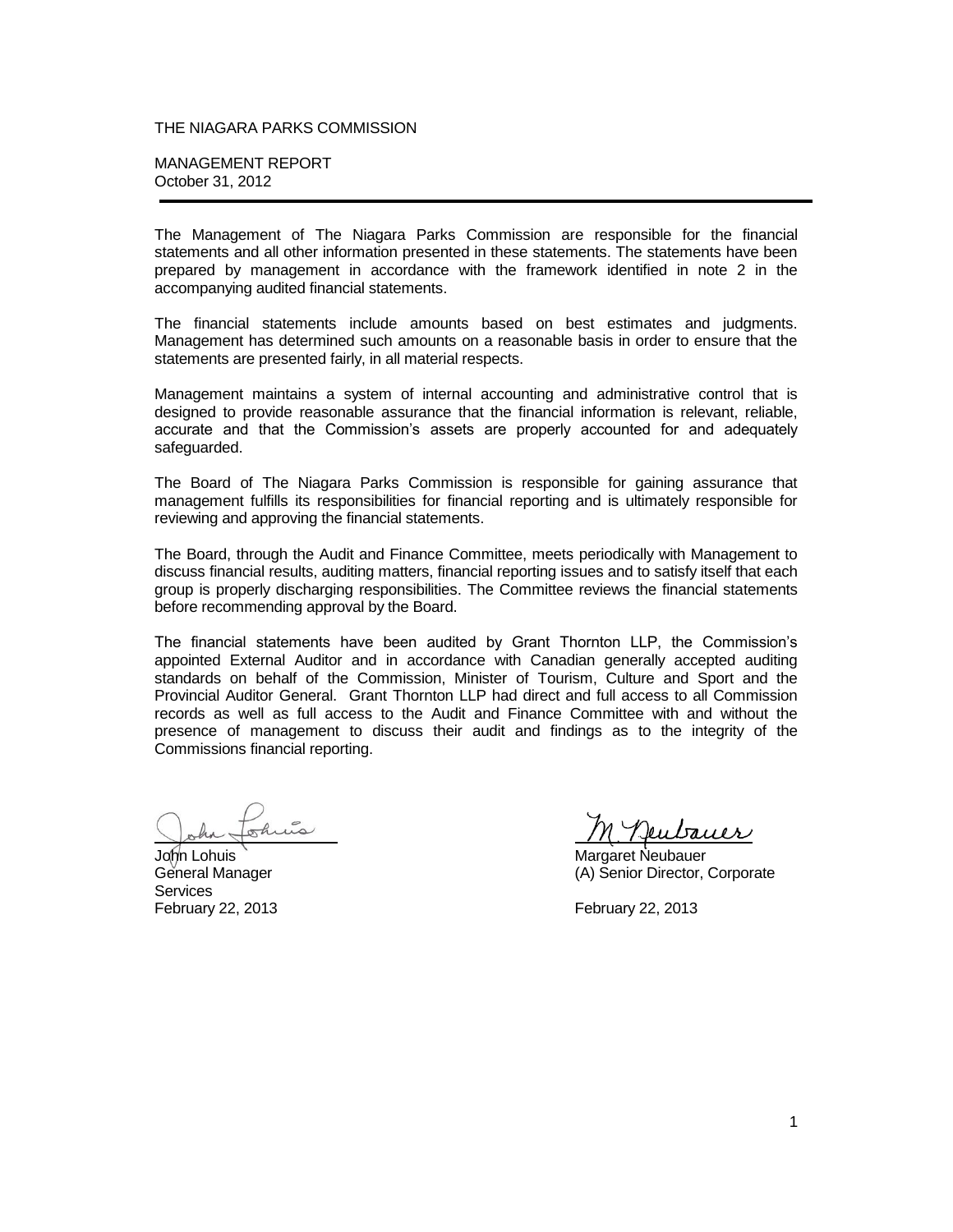

# Independent auditor's report

**Grant Thornton LLP** Suite B 222 Catharine Street, PO Box 336 Port Colborne, ON L3K 5W1

T +1 905 834 3651 F +1 905 834 5095 E PortColborne@ca.gt.com **www.GrantThornton.ca**

#### **To The Niagara Parks Commission, the Minister of Tourism, Culture and Sport and the Auditor General**

We have audited the accompanying financial statements of The Niagara Parks Commission, which comprise the statement of financial position as at October 31, 2012 and the statements of operations, changes in net debt and cash flows for the year then ended, and a summary of significant accounting policies and other explanatory information. The financial statements have been prepared by management in accordance with the basis of accounting described in Note 2 to the financial statements.

#### Management's responsibility for the financial statements

Management is responsible for the preparation and fair presentation of these financial statements in accordance with the basis of accounting described in Note 2 to the financial statements, and for such internal control as management determines is necessary to enable the preparation of financial statements that are free from material misstatement, whether due to fraud or error.

#### Auditor's responsibility

Our responsibility is to express an opinion on these financial statements based on our audit. We conducted our audit in accordance with Canadian generally accepted auditing standards. Those standards require that we comply with ethical requirements and plan and perform the audit to obtain reasonable assurance about whether the financial statements are free from material misstatement.

An audit involves performing procedures to obtain audit evidence about the amounts and disclosures in the financial statements. The procedures selected depend on the auditor's judgment, including the assessment of the risks of material misstatement of the financial statements, whether due to fraud or error. In making those risk assessments, the auditor considers internal control relevant to the entity's preparation and fair presentation of the financial statements in order to design audit procedures that are appropriate in the circumstances, but not for the purpose of expressing an opinion on the effectiveness of the entity's internal control. An audit also includes evaluating the appropriateness of accounting policies used and the reasonableness of accounting estimates made by management, as well as evaluating the overall presentation of the financial statements.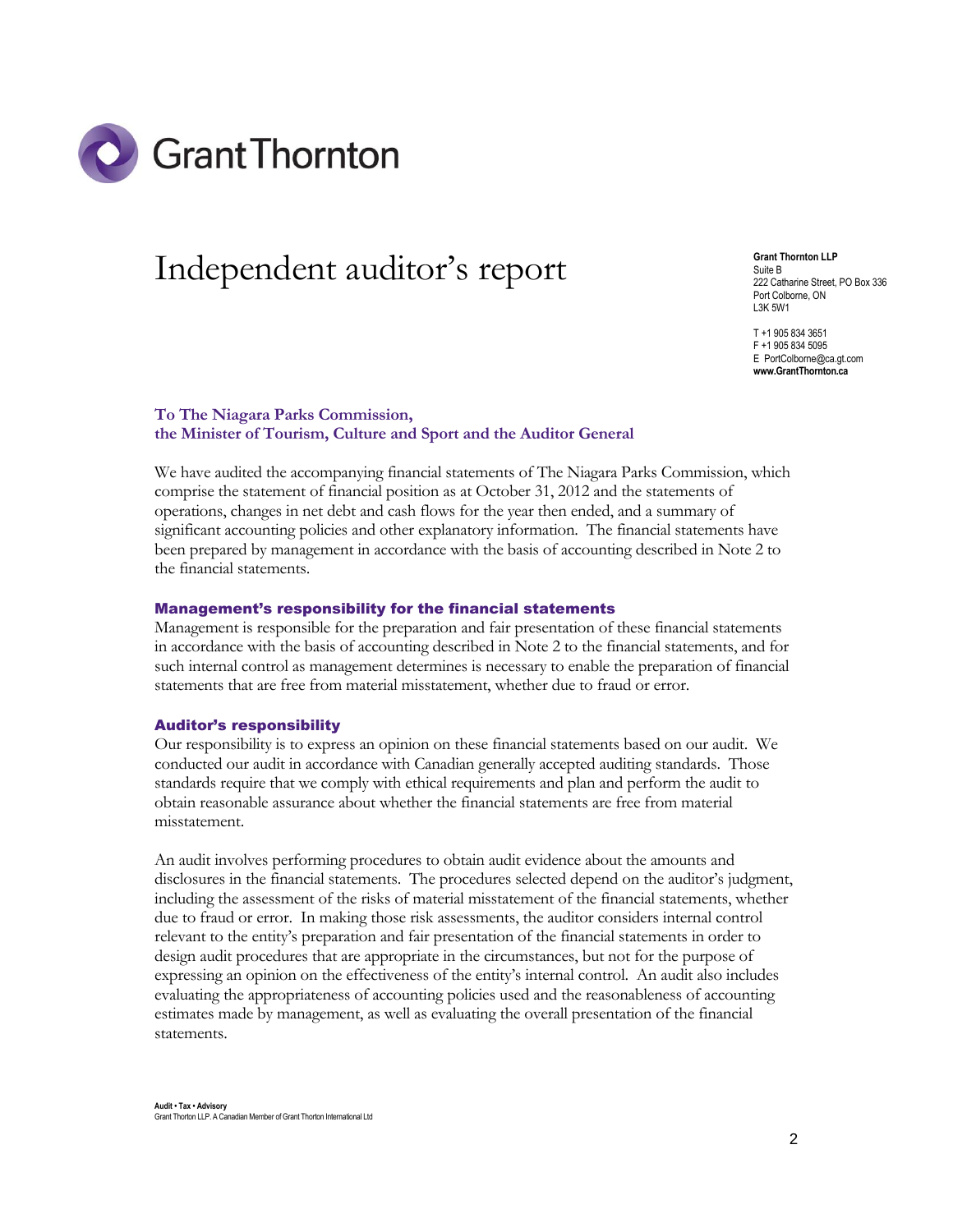

We believe that the audit evidence we have obtained is sufficient and appropriate to provide a basis for our audit opinion.

#### **Opinion**

In our opinion, the financial statements present fairly, in all material respects, the financial position of The Niagara Parks Commission as at October 31, 2012, and the results of its operations, changes in net debt and cash flows for the years then ended in accordance with the basis of accounting described in Note 2 to the financial statements.

#### Basis of accounting

Without modifying our opinion, we draw attention to Note 2 to the financial statements which describes that basis of accounting. The financial statements are prepared to assist The Niagara Parks Commission to comply with the financial reporting provisions in the Province of Ontario Ministry of Tourism Memorandum of Understanding and Regulation 395/11 to the Ontario Financial Administration Act. As a result, the financial statements may not be suitable for another purpose.

Grant Thouton LLP

Port Colborne, Canada Chartered Accountants February 22, 2013 Licensed Public Accountants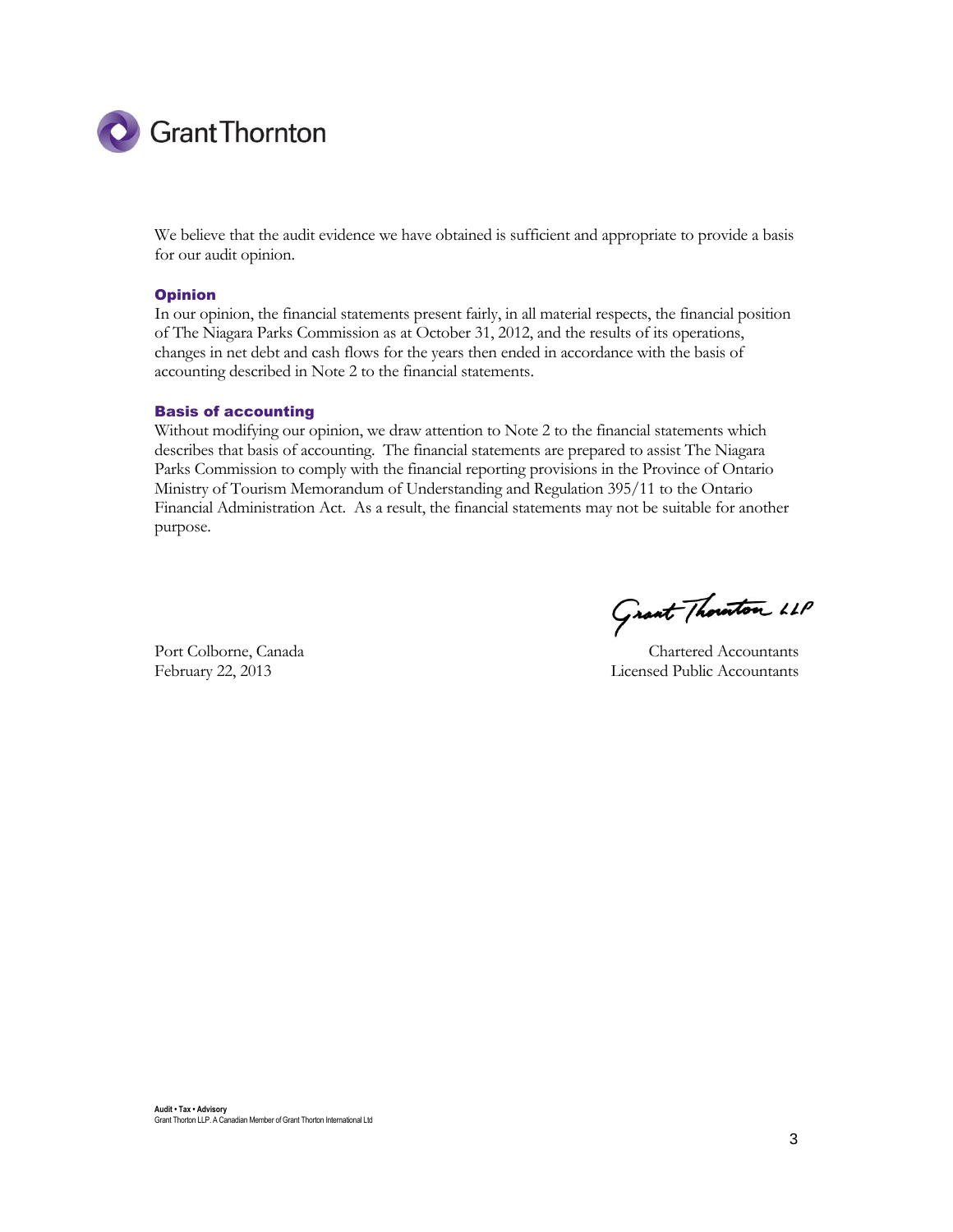| <b>The Niagara Parks Commission</b><br><b>Statement of Financial Position</b><br>As at October 31 | 2012         | 2011           |
|---------------------------------------------------------------------------------------------------|--------------|----------------|
| (in thousands of dollars)                                                                         |              |                |
| <b>Financial assets</b>                                                                           |              |                |
| Cash and cash equivalents                                                                         | 10,110<br>\$ | 3,178<br>\$    |
| Accounts receivable                                                                               | 1,904        | 3,805          |
| Inventories - saleable                                                                            | 3,583        | 4,177          |
|                                                                                                   | 15,597       | 11,160         |
| <b>Liabilities</b>                                                                                |              |                |
| Accounts payable                                                                                  | 6,319        | 6,015          |
| Accrued payroll                                                                                   | 2,440        | 2,383          |
| Deferred revenue (Note 3)                                                                         | 1,396        | 1,571          |
| Deferred capital funding (Note 4)                                                                 | 12,887       | 8,902          |
| Long term financing (Note 5)                                                                      | 33,676       | 34,956         |
| Post-employment benefits (Note 6)                                                                 | 3,933        | 3,869          |
| Power Plant stabilization obligation (Note 7)                                                     | 27,497       | 26,859         |
|                                                                                                   | 88,148       | 84,555         |
| Net debt                                                                                          | (72, 551)    | (73, 395)      |
| <b>Non-financial assets</b>                                                                       |              |                |
| Tangible capital assets (Note 8 and Page 19)                                                      | 149,349      | 153,578        |
| Inventories - other                                                                               | 1,071        | 1,595          |
| Prepaid expenses                                                                                  | 267          | 155            |
|                                                                                                   | 150,687      | <u>155,328</u> |
| <b>Accumulated surplus (Note 9)</b>                                                               | \$<br>78,136 | \$<br>81,933   |

Commitments and contingencies (Notes 11 and 12)

On behalf of the Commission

anice Thomson.

Chair Commissioner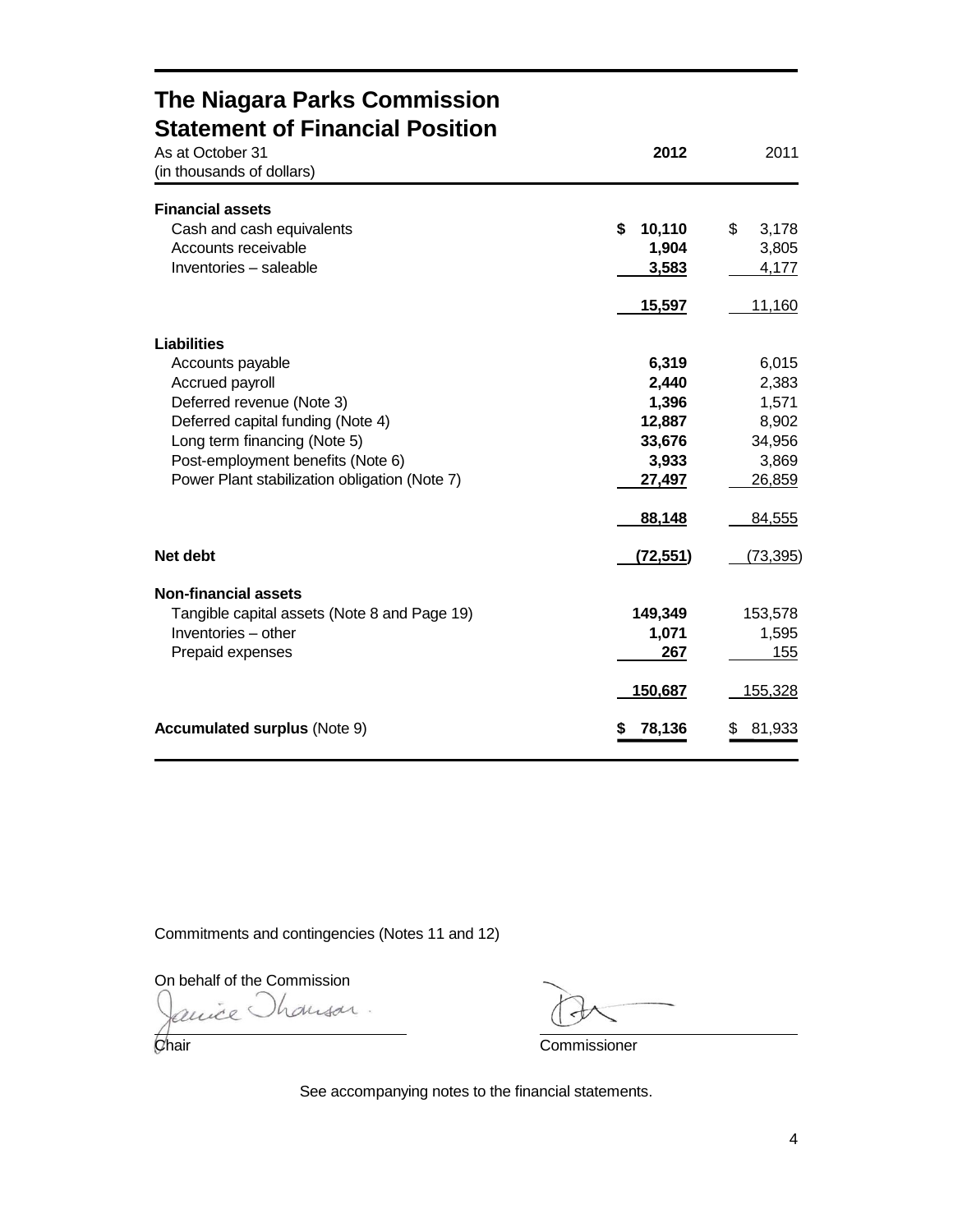# **The Niagara Parks Commission Statement of Operations**

For the Year Ended October 31, 2012 (in thousands of dollars)

|                                                                                                                                                                     | <b>Budget</b><br>2012                         | <b>Actual</b><br>2012                            | Actual<br>2011                               |
|---------------------------------------------------------------------------------------------------------------------------------------------------------------------|-----------------------------------------------|--------------------------------------------------|----------------------------------------------|
| <b>Revenues</b>                                                                                                                                                     |                                               |                                                  |                                              |
| Revenue producing operations<br>Land rent<br>Commission, rentals and fees<br>Premium on United States funds - net<br>Gain on disposal of tangible capital assets    | \$64,234<br>6,557<br>2,612<br>150             | \$67,283<br>6,629<br>2,756<br>29<br>$\mathbf{2}$ | \$60,341<br>6,461<br>2,565<br>(132)<br>11    |
| Sundry revenue                                                                                                                                                      | 92                                            | 299                                              | 167                                          |
|                                                                                                                                                                     | 73,645                                        | 76,998                                           | 69,413                                       |
| <b>Expenses (Page 20)</b><br>Revenue producing operations<br>Cost of goods sold<br>Operating<br>Maintenance<br>Administrative and police<br>Marketing and promotion | 10,016<br>31,378<br>14,017<br>10,028<br>4,156 | 11,112<br>31,949<br>13,736<br>11,157<br>3,544    | 9,917<br>29,864<br>13,549<br>10,698<br>3,349 |
|                                                                                                                                                                     |                                               |                                                  |                                              |
| Net surplus for the year before<br>undernoted items                                                                                                                 | 69,595<br>4,050                               | <u>71,498</u><br>5,500                           | 67,377<br>2,036                              |
| <b>Other items</b><br>Interest expense - net (Note 13)<br>Amortization of tangible capital                                                                          | 1,784                                         | 1,769                                            | 1,864                                        |
| assets (Note 14)                                                                                                                                                    | 7,398                                         | 7,459                                            | 7,283                                        |
| Amortization of deferred capital<br>funding (Note 4)                                                                                                                | (447)                                         | (449)                                            | (37)                                         |
|                                                                                                                                                                     | 8,735                                         | 8,779                                            | 9,110                                        |
| Net deficit from operations                                                                                                                                         | (4,685)                                       | (3, 279)                                         | (7,074)                                      |
| Net increase in Power Plant stabilization<br>obligation (Note 7)                                                                                                    | (650)                                         | (638)                                            | (132)                                        |
| Other capital funding                                                                                                                                               |                                               | 120                                              | <u>536</u>                                   |
| <b>Annual deficit</b>                                                                                                                                               | (5, 335)                                      | (3,797)                                          | (6,670)                                      |
| <b>Accumulated surplus</b><br>Beginning of year                                                                                                                     | 81,933                                        | 81,933                                           | 88,603                                       |
| End of year                                                                                                                                                         | \$76,598                                      | \$78,136                                         | \$81,933                                     |
|                                                                                                                                                                     |                                               |                                                  |                                              |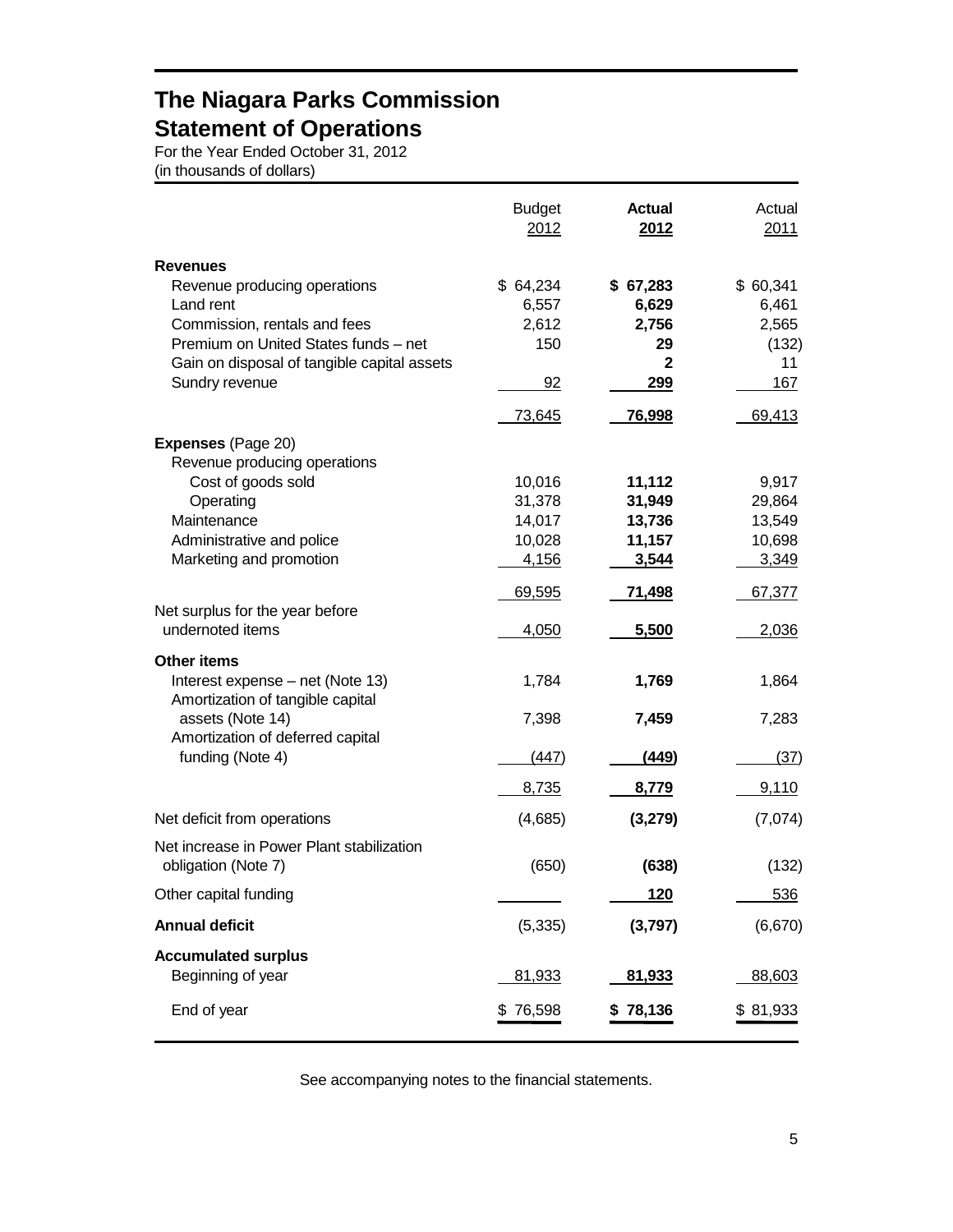| <b>The Niagara Parks Commission</b><br><b>Statement of Changes in Net Debt</b>                                                                                                                                      |                                                        |                                                              |  |
|---------------------------------------------------------------------------------------------------------------------------------------------------------------------------------------------------------------------|--------------------------------------------------------|--------------------------------------------------------------|--|
| For the Year Ended October 31<br>(in thousands of dollars)                                                                                                                                                          | 2012                                                   | 2011                                                         |  |
| Annual deficit<br>Amortization of tangible capital assets<br>Acquisition of tangible capital assets (Note 16)<br>Proceeds from the sale of tangible capital assets<br>Gain on sale of tangible capital assets - net | \$<br>(3,797)<br>7,459<br>(3, 302)<br>74<br>(2)<br>432 | \$<br>(6,670)<br>7,283<br>(10, 491)<br>11<br>(11)<br>(9,878) |  |
| Use (acquisition) of prepaid expenses                                                                                                                                                                               | (112)                                                  | 332                                                          |  |
| Use (acquisition) of other inventories                                                                                                                                                                              | 524                                                    | (169)                                                        |  |
| Decrease (increase) in net debt                                                                                                                                                                                     | 844                                                    | (9,715)                                                      |  |
| Net debt<br>Beginning of year<br>End of year                                                                                                                                                                        | (73,395)<br>(72, 551)                                  | (63,680)<br>(73, 395)                                        |  |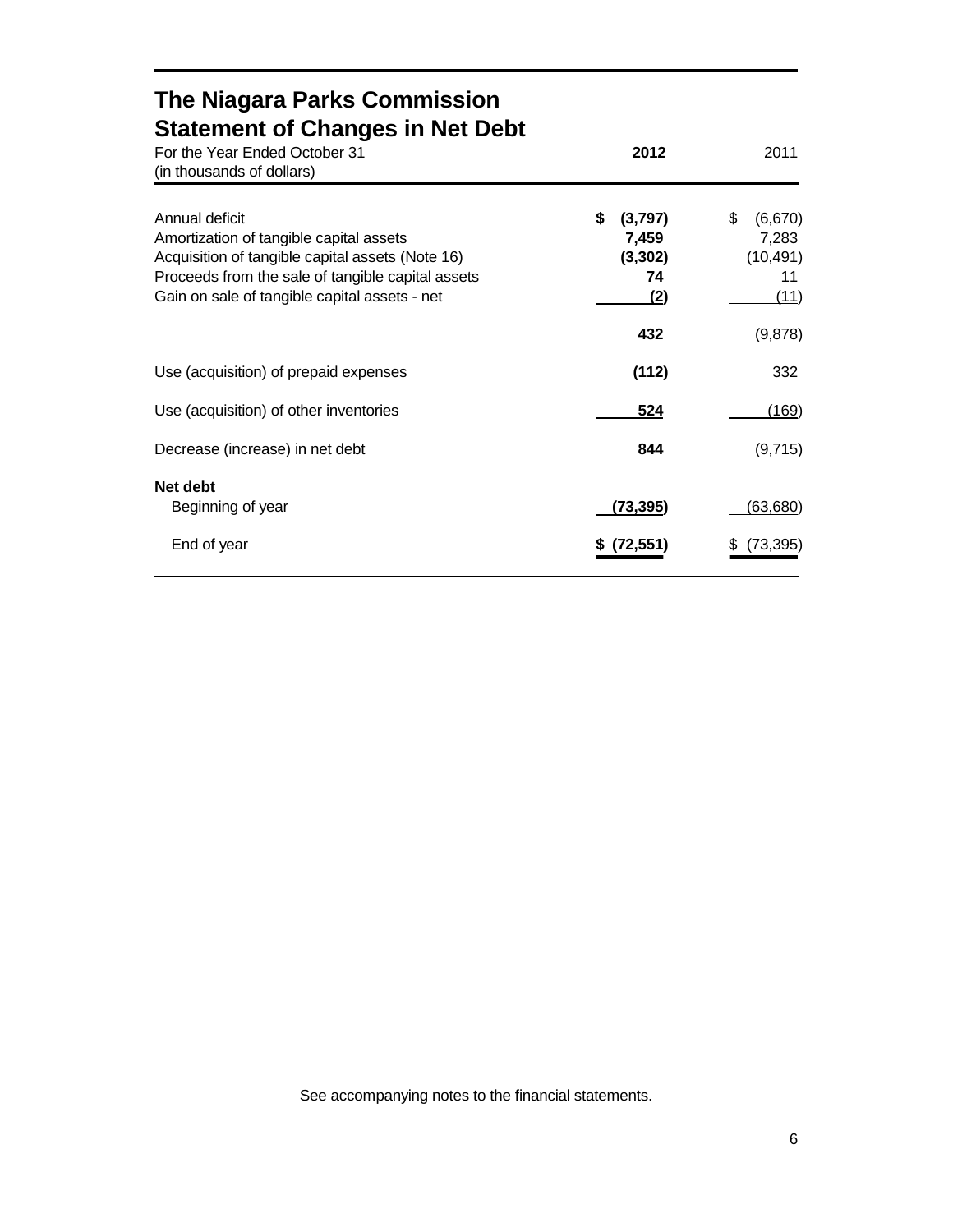| The Niagara Parks Commission                                        |              |               |
|---------------------------------------------------------------------|--------------|---------------|
| <b>Statement of Cash Flows</b>                                      |              |               |
| For the Year Ended October 31<br>(in thousands of dollars)          | 2012         | 2011          |
| Increase (decrease) in cash and cash equivalents                    |              |               |
| <b>Operating activities</b>                                         |              |               |
| Annual deficit                                                      | \$ (3,797)   | (6,670)<br>\$ |
| Charges against income not requiring                                |              |               |
| an outlay of funds                                                  |              |               |
| Post-employment benefits<br>Amortization of tangible capital assets | 390<br>7,459 | 372<br>7,283  |
| Amortization of deferred capital funding                            | (449)        | (37)          |
| Gain on disposal of tangible capital assets - net                   | (2)          | (11)          |
| Increase in Power Plant stabilization obligation - net              | 638          | 132           |
|                                                                     | 4,239        | 1,069         |
| Net change in non-cash working capital                              |              |               |
| balances related to operations (Note 15)                            | 3,093        | 149           |
|                                                                     | 7,332        | 1,218         |
| <b>Capital activities</b>                                           |              |               |
| Acquisition of tangible capital assets (Note 16)                    | (3, 302)     | (10, 491)     |
| Proceeds from the sale of tangible capital assets                   | 74           | 11            |
|                                                                     | (3,228)      | (10,480)      |
| <b>Financing activities</b>                                         |              |               |
| Net decrease in long term financing                                 | (1,280)      | (1, 390)      |
| Cash outlay related to post-employment benefits                     | (326)        | (262)         |
| Receipt of capital funding                                          | 4,434        | 7,590         |
|                                                                     | 2,828        | 5,938         |
| Net increase (decrease) in cash and cash equivalents                | 6,932        | (3, 324)      |
| <b>Cash and cash equivalents</b>                                    |              |               |
| Beginning of year                                                   | 3,178        | 6,502         |
| End of year                                                         | \$10,110     | 3,178<br>\$   |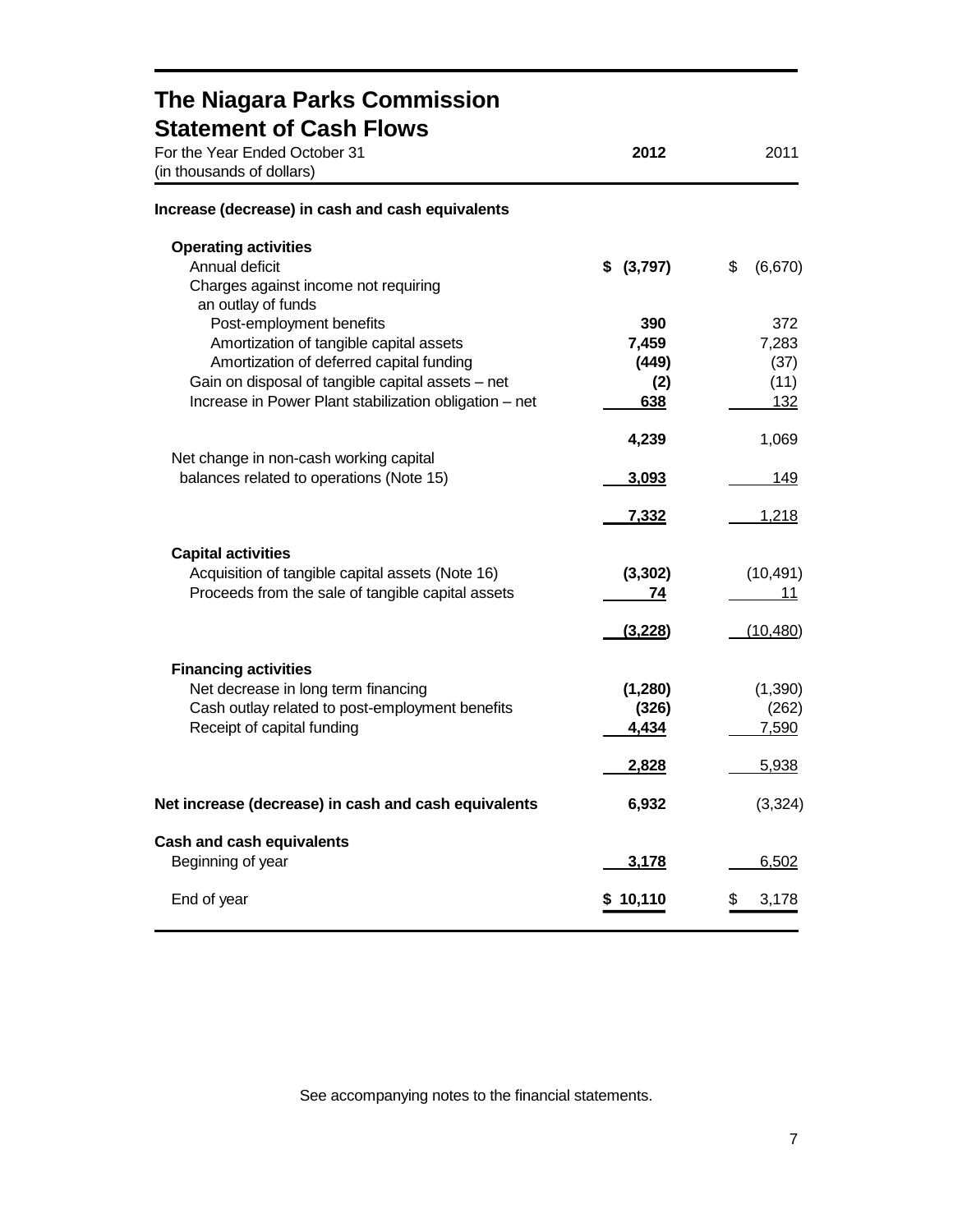For the Year Ended October 31, 2012

### **1. Nature of operations**

The Niagara Parks Commission (the "Commission") is governed by the Niagara Parks Act. Initially established in 1885, the Commission is an "Operational Enterprise" of the Province of Ontario and is responsible for maintaining, protecting and showcasing over 1,300 hectares of parkland stretching some 56 kilometres along the Niagara River from Lake Erie to Lake Ontario. The Commission is exempt from corporate income taxes under the Income Tax Act (Canada) and Ontario Corporation Tax Act.

The Commission is also classified as an Other Government Organization by the Ministry of Finance and as such, the Commission's audited financial statements are published as part of the Public Accounts.

#### **2. Significant accounting policies**

#### **Basis of accounting**

These financial statements have been prepared in accordance with the financial reporting provisions in the Province of Ontario Ministry of Tourism Memorandum of Understanding and the Regulation 395/11 to the Ontario Financial Administration Act. The significant accounting principles used in the preparation of these financial statements are in line with the accounting standards established by the Public Sector Accounting Board (PSAB) of the Canadian Institute of Chartered Accountants (CICA) and Regulation 395/11 to the Ontario Financial Administration Act.

The significant accounting principles used in the preparation of these financial statements are summarized below.

#### **Cash and cash equivalents**

Cash and cash equivalents include cash on hand, balances with banks and short term deposits with maturities of less than three months.

#### **Inventories**

Saleable and other inventories are valued at the lower of average cost and net realizable value.

#### **Tangible capital assets**

Tangible capital assets are recorded at cost. Cost includes all directly attributable expenses in the acquisition, construction, development and/or betterment of the asset required to install the asset at the location and in the condition necessary for its intended use. Contributed tangible capital assets are capitalized at their estimated fair value upon acquisition.

The Commission capitalizes an amount of interest as part of the costs of its capital works in progress and financed via long term financing.

Works of art for display in the Commission property are not included as capital assets. The works of art are held for exhibition, educational and historical interest. Such assets are deemed worthy of preservation because of the social rather than financial benefits they provide to the community. No valuation of the collection has been disclosed in the financial statements.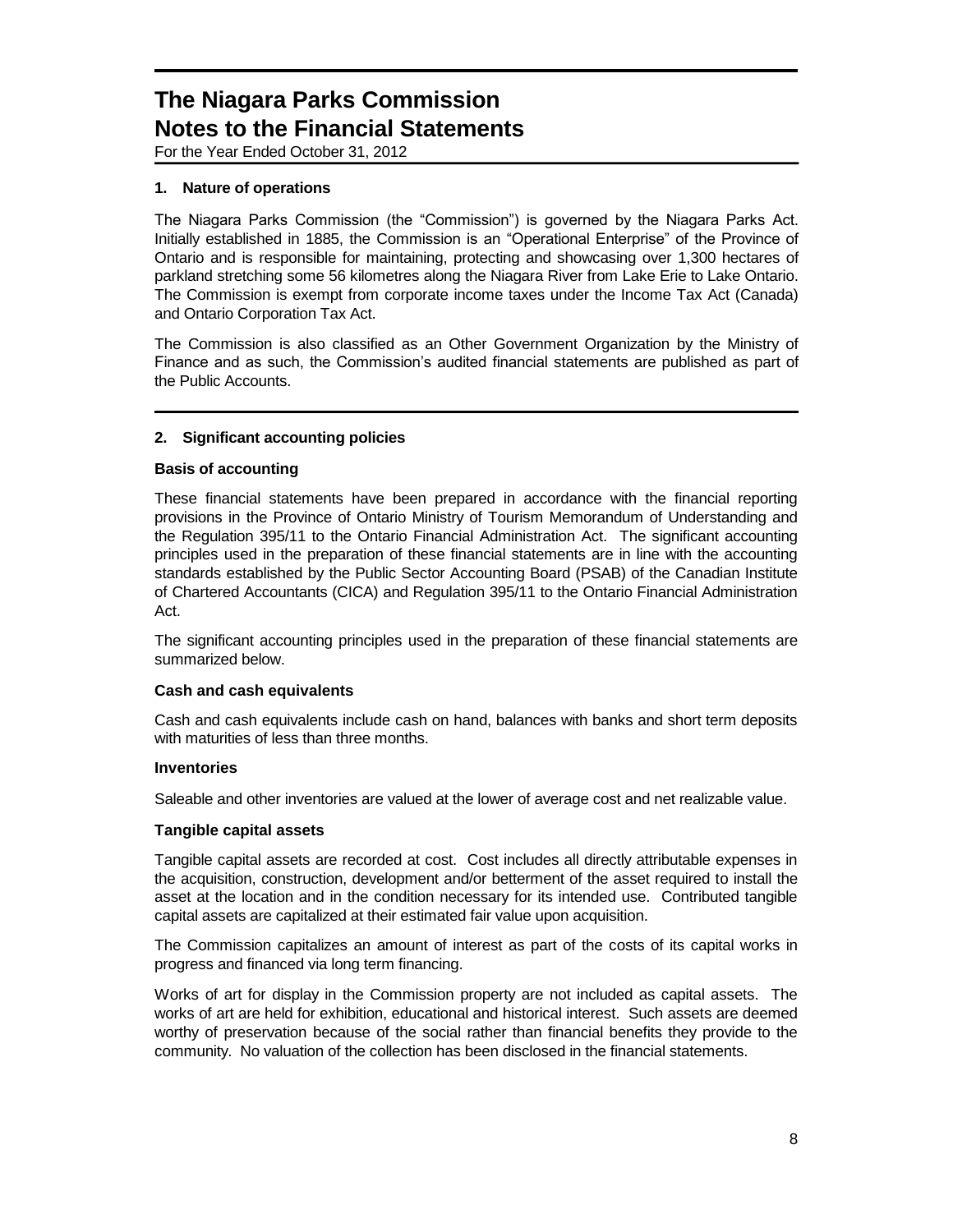For the Year Ended October 31, 2012

### **2. Significant accounting policies** (continued)

#### **Tangible capital assets** (continued)

Leases are classified as capital or operating leases. Leases that transfer substantially all benefits incidental to ownership are accounted for as capital leases. All other leases are accounted for as operating leases and the related lease payments are charged to expenses as incurred.

Amortization is calculated on a straight-line basis to write-off the net cost of each asset over its estimated useful life for all classes except land. Land is considered to have an infinite life without amortization. Residual values of assets are assumed to be zero with any net gain or loss arising from the disposal of assets recognized in the Statement of Operations. Amortization is charged on a monthly basis. Capital works in progress are not amortized until the asset is available for productive use.

Amortization is based on the following classifications and useful lives:

| Classification                     | Useful Life    |
|------------------------------------|----------------|
| Buildings, roadways and structures | 7 to 40 years  |
| Equipment and furnishings          | 3 to 10 years  |
| <b>Vehicles</b>                    | 10 to 12 years |

#### **Deferred revenue**

Revenue that is restricted by legislation of senior governments or by agreement with external parties are deferred and reported as restricted revenues. When qualifying expenses are incurred, restricted revenues are brought into revenue at equal amounts. Revenues received in advance of expenses that will be incurred in a later period are deferred until they are earned by being matched against those expenses.

#### **Deferred capital funding**

Government transfers for capital purposes are recorded as a liability, referred to as deferred capital funding and are recognized into revenue at the same rate as the related tangible capital assets are amortized, in accordance with Regulation 395/11 to the Ontario Financial Administration Act, as disclosed above.

#### **Employee future benefits**

The present value of the cost of providing employees with future benefit programs is expensed as employees earn these entitlements.

#### **Revenue recognition**

Revenue from gift shops, restaurants and attractions are recognized when merchandise has been transferred to the customer or services have been rendered. Revenue from land rent, commissions, rentals, fees and sundry are recognized over the life of the agreement or when earned.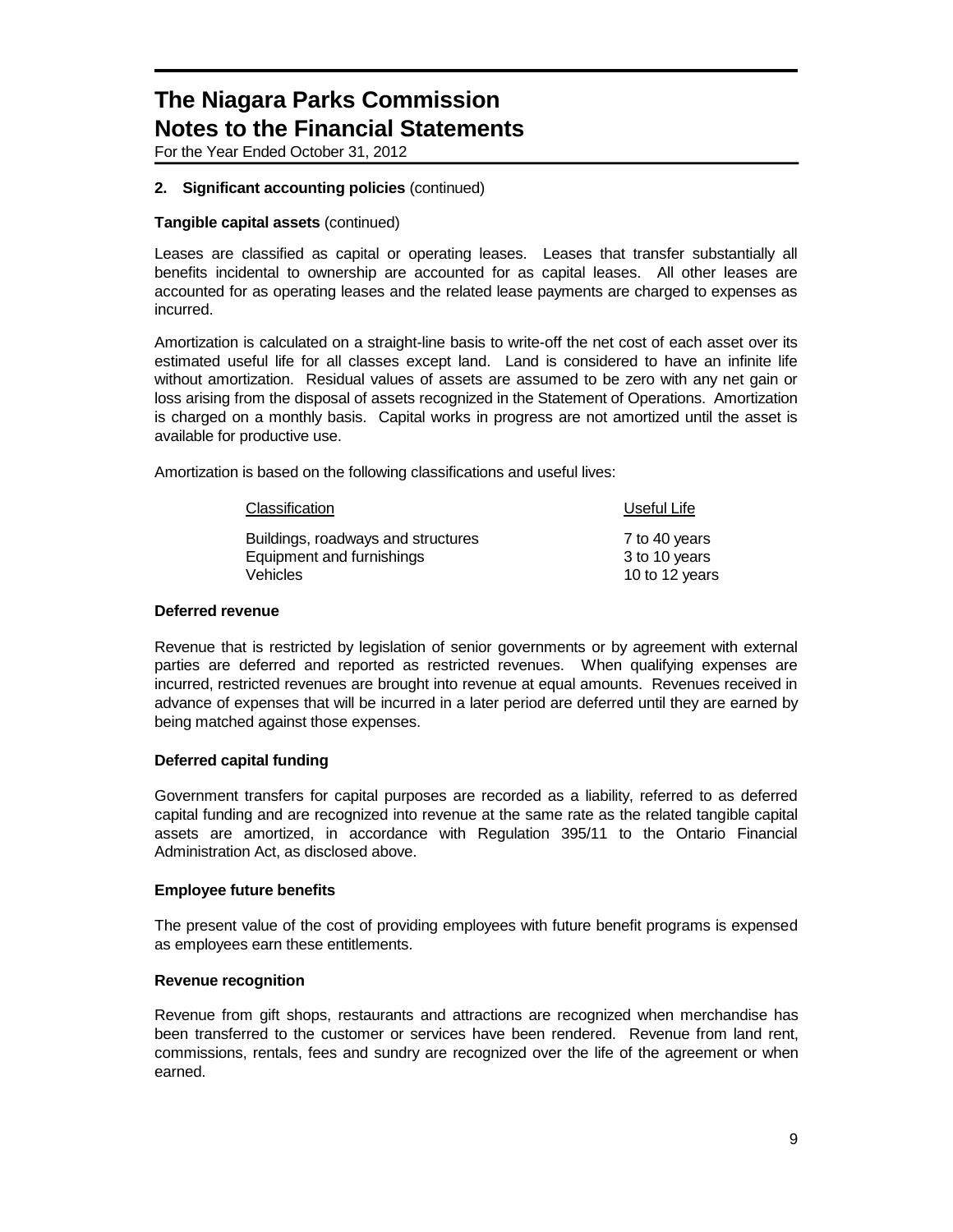For the Year Ended October 31, 2012

### **2. Significant accounting policies** (continued)

#### **Foreign currency translation**

These financial statements are presented in Canadian dollars. Assets and liabilities denominated in foreign currencies are translated at the exchange rates in effect at the statement of financial position date. Gains and losses on translation are reflected in the annual surplus/deficit.

#### **Use of estimates and measurement uncertainty**

The preparation of financial statements in accordance with Canadian public sector accounting standards requires management to make estimates and assumptions that affect the reported amounts of assets and liabilities and disclosure of contingent assets and liabilities at the date of the financial statements and the reported amounts of revenues and expenses during the reporting period. Actual results could differ from those estimates. Two areas in which estimates are used are with regards to post-employment benefits (Note 6) and the Power Plant stabilization obligation (Note 7).

| Deferred revenue<br>3.                                                                          | 2012<br>(in thousands of dollars) | 2011              |
|-------------------------------------------------------------------------------------------------|-----------------------------------|-------------------|
| Defunct power stations (Note 7)<br>Sale proceeds related to Fort Erie land transaction<br>Other | 215<br>548<br>633                 | 226<br>669<br>676 |
|                                                                                                 | \$1,396                           | 1.571<br>S.       |

#### **Fort Erie land transaction obligation**

In fiscal 2009, the Commission and the Peace Bridge Authority ("PBA") entered into an agreement to transfer parcels of land. The PBA acquired a 5.952 acre parcel located in Fort Erie from the Commission for \$ 2,021,206. The Commission acquired an option for \$ 670,000 plus an annual sum of \$ 7,300 adjusted for inflation, to receive 1.973 acres of river front property located at the end of Jarvis Street in Fort Erie from the PBA. The agreement calls for the net proceeds to the Commission in the amount of \$ 1,351,206 to be spent on a) funding improvements at Old Fort Erie which are intended for the 200<sup>th</sup> year anniversary of the War of 1812 and b) returning and/or maintaining the Jarvis Street property as parkland.

The net proceeds were recorded as part of deferred revenue on the statement of financial position. To date approximately \$ 756,000 from these proceeds have been spent on the capital works project for the renovation of Historic Fort Erie and approximately \$ 47,000 has been spent on the Jarvis Street property maintenance. As of October 31, 2012, approximately \$ 548,000 remains for use in 2013 and beyond.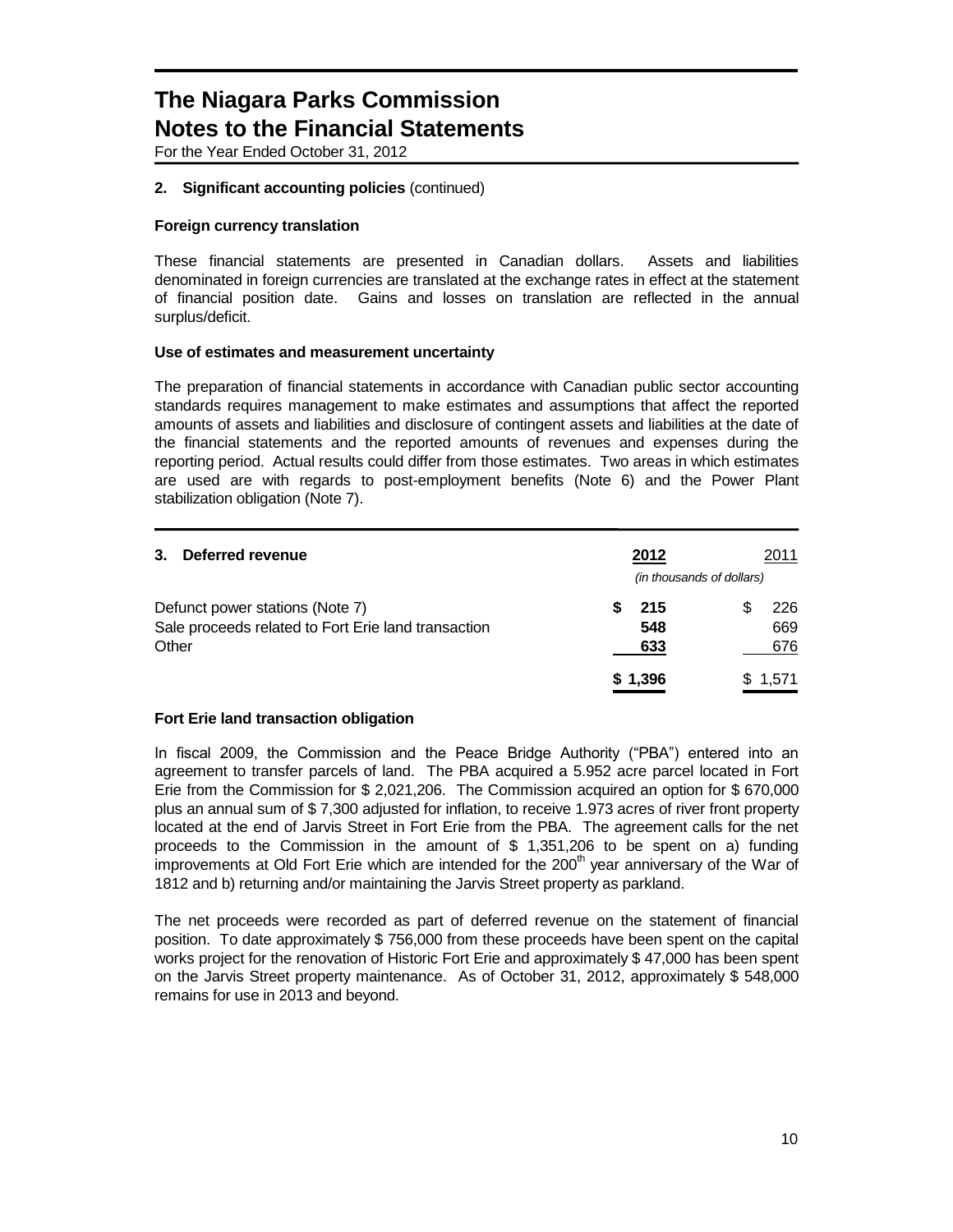For the Year Ended October 31, 2012

#### **4. Deferred capital funding**

The Commission secured stimulus grant funding to renovate its heritage sites in the amount of \$ 8,939,056 and as of October 31, 2011 all funds were utilized and the projects were complete. In 2012 the Commission received \$ 4,000,000 in capital funding to renovate the Falls Incline Railway in order to make it more accessible to visitors. The Falls Incline Railway capital project was in progress as of October 31, 2012. The Commission entered into a capital funding agreement with the City of Niagara Falls to rehabilitate a bridge located on the Parkway that was in a state of disrepair and was also in progress as of October 31, 2012. There was also some additional funding received from the Province to complete some smaller capital works projects in 2012.

|                                                                                                                                                                                                   | <u>2012</u>                   | 2011<br>(in thousands of dollars) |
|---------------------------------------------------------------------------------------------------------------------------------------------------------------------------------------------------|-------------------------------|-----------------------------------|
| Deferred capital funding<br>Beginning of year<br>Received during year<br>Amortization                                                                                                             | \$<br>8,902<br>4,434<br>(449) | \$<br>1,349<br>7,590<br>(37)      |
| End of year                                                                                                                                                                                       | 12,887                        | 8,902                             |
| Long term financing<br>5.                                                                                                                                                                         | 2012                          | 2011<br>(in thousands of dollars) |
| Unsecured fixed rate term loan requiring blended<br>payments of principal and interest of \$2,640,907 per<br>annum, bearing interest at 5.06% through to April, 2027                              | \$27,364                      | \$28,561                          |
| Unsecured fixed rate term loan requiring blended first<br>annual payment of \$543,418 and then payments of<br>\$569,965 per annum thereafter, bearing interest at<br>5.07% through to April, 2027 | 6,019                         | 6,271                             |
| Unsecured note payable requiring blended payments of<br>principal and interest of \$7,797 per month, bearing<br>interest at 6% through to November, 2014                                          | 176                           |                                   |
| The Commission has an option to purchase land requiring<br>annual payments of \$7,300 until January, 2028 (Note 3)                                                                                | 117                           | 124                               |
|                                                                                                                                                                                                   | \$33,676                      | \$34,956                          |

The principal payments of the long term financial obligations due in the next five fiscal periods are as follows:

| 2013 | S | 1,609 |
|------|---|-------|
| 2014 |   | 1,694 |
| 2015 |   | 1,695 |
| 2016 |   | 1,772 |
| 2017 |   | 1,861 |
|      |   |       |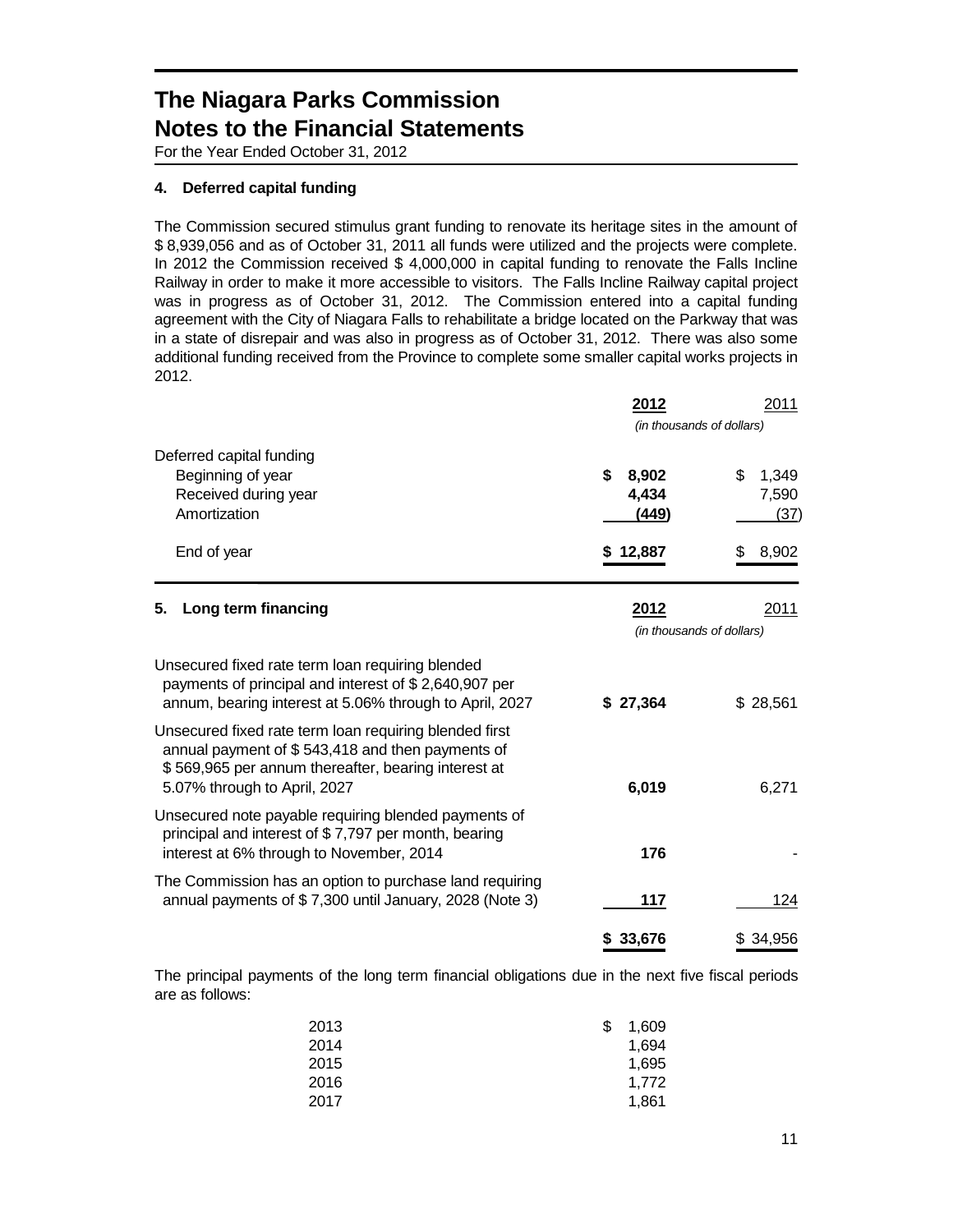For the Year Ended October 31, 2012

#### **6. Post-employment benefits**

#### **Defined termination benefits**

The Commission provides a defined employee future benefit, payable on termination to certain full time employees with a minimum of five years of service. The benefit is calculated on the basis of one week's remuneration, at the time of termination, for every year of full time service provided to the Commission to a maximum of twenty-six weeks. The accrued benefit liability as at October 31, 2012 is \$ 3,933,356 (2011 - \$ 3,869,482).

The Commission requires that an actuarial valuation of the post-employment benefits be conducted every three years. The last valuation was completed for the year ending October 31, 2010.

As a result of an actuarial valuation conducted in 2010 for the year ending October 31, 2010, it was determined that an actuarial gain of \$ 140,884 existed. The actual obligation as at October 31, 2012 is \$ 3,792,472 (2011 - \$ 3,728,598). Since the actuarial gain is less than 10% of the actual obligation, no minimum amortization has been recorded for the year.

| Defined benefit plan information                                     |    | 2012    | 2011                      |
|----------------------------------------------------------------------|----|---------|---------------------------|
|                                                                      |    |         | (in thousands of dollars) |
| Employee benefit plan assets                                         | \$ | Nil     | \$<br>Nil                 |
| Employee benefit plan liabilities                                    |    | 3,933   | 3,869                     |
| Employee benefit plan deficit                                        | \$ | 3,933   | \$3,869                   |
| Benefit obligation recognized on the statement of financial position |    |         |                           |
| Benefit obligation, beginning of year                                | S  | 3,869   | \$3,759                   |
| Expense for the year                                                 |    | 390     | 372                       |
| Benefits paid during the year                                        |    | (326)   | (262)                     |
| Benefit obligation, end of year                                      |    | \$3,933 | \$3,869                   |
| The net benefit expense is as follows:                               |    |         |                           |
| Current service cost                                                 | \$ | 207     | \$<br>193                 |
| Interest cost                                                        |    | 183     | 179                       |
|                                                                      |    | 390     | \$<br>372                 |
|                                                                      |    |         |                           |

The main actuarial assumptions applied in the valuation of the defined benefit plan are as follows:

Interest (discount) rate – the accrued obligation and the expense for the year were determined using a discount rate of 5%.

Salary levels – future salary and wage levels were assumed to increase at 3% per annum.

These assumptions will be reviewed with the next actuarial valuation in fiscal 2013.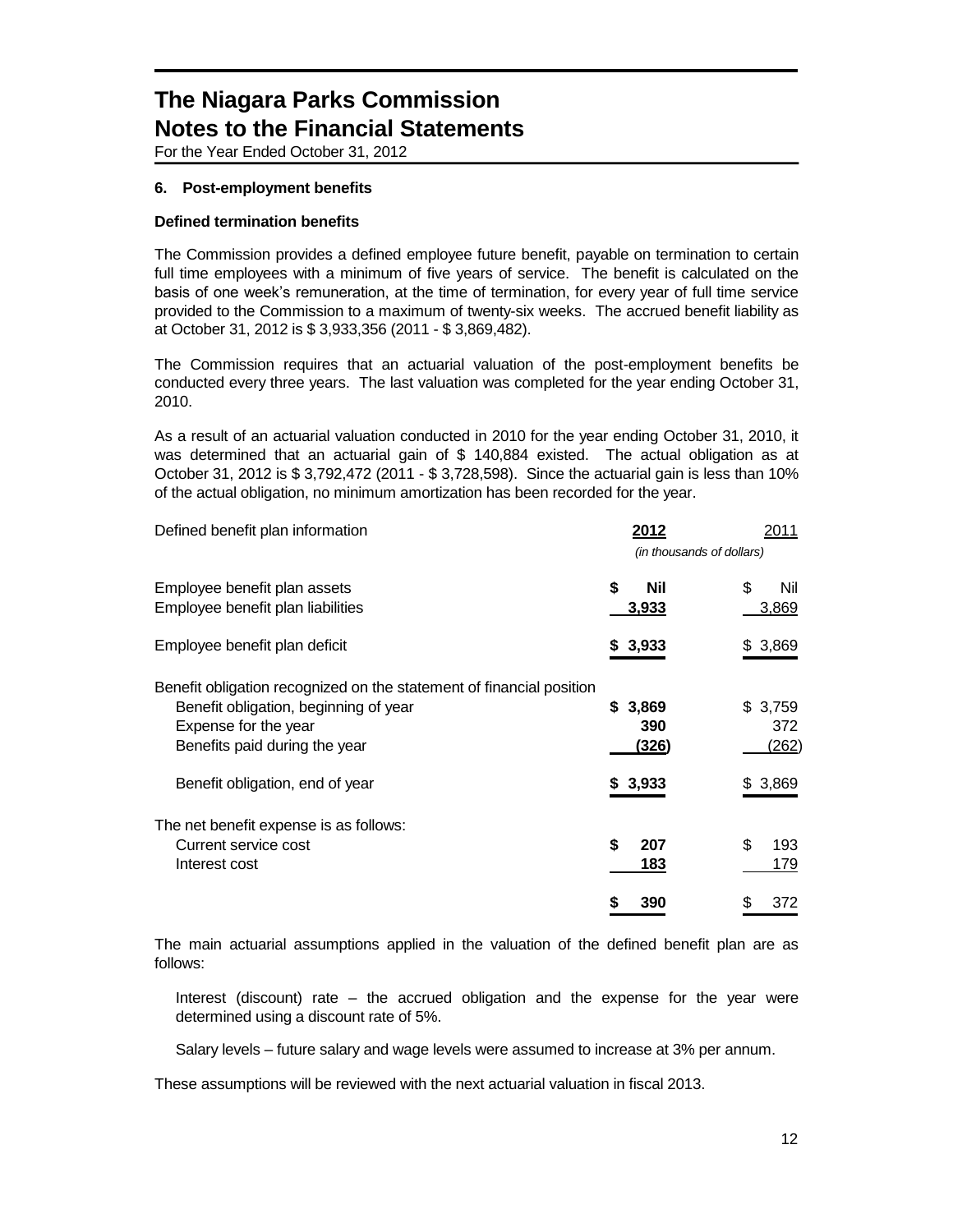For the Year Ended October 31, 2012

### **6. Post-employment benefits** (continued)

#### **Pension benefits**

The Commission provides pension benefits for all its permanent employees (and to nonpermanent employees who elect to participate) through the Public Service Pension Fund ("PSPF") and the Ontario Public Service Employees' Union Pension Fund ("OPSEU Pension Fund"). These are defined benefit pension plans for employees of the Province and many provincial agencies. The Province of Ontario, which is the sole sponsor of the PSPF and a joint sponsor of the OPSEU Pension Fund, determines the Commission's annual payments to the funds. As the sponsors are responsible for ensuring that the pension funds are financially viable, any surpluses or unfunded liabilities arising from statutory actuarial funding valuations are not assets or obligations of the Commission. The Commission's annual payments of \$ 2,018,061 (2011 - \$ 1,784,726), of which \$ 1,009,030 (2011 - \$ 892,363) represents the employees' portion, are included in the administrative and police expense on the statement of operations.

The cost of post-employment, non-pension benefits are paid by the Province and therefore are not included in the statement of operations.

#### **7. Power Plant stabilization obligation**

The Province of Ontario directed the Commission to accept ownership of three former electricity generating power stations all located within Commission lands.

The Toronto Power Generating Station ("TPGS") and the Ontario Power Generating Station ("OPGS") were transferred by Ontario Power Generation Inc. ("OPG") to the Commission at no cost in August, 2007. As part of the terms of transfer of TPGS and OPGS, OPG was to undertake certain structural and environmental work to ensure that the buildings were no threat to the public. The Canadian Niagara Power Generating Station ("CNPGS") previously owned by Fortis Ontario was transferred April 30, 2009.

The Ministry of Tourism engaged the services of an architectural firm (The Ventin Group Inc.) to ensure that the original Government Directive governing the initial transfer was complied with and to identify work and related costs required to "stabilize and mothball" all the facilities until an ultimate use for the buildings can be determined. The Ventin Group identified the remaining lead paint at the TPGS and OPGS as a deficiency which OPG should have resealed or encapsulated after cleaning. The Ventin Group reported that there are substantial costs required to bring the three power stations to what would be considered a "mothball" state. Therefore, additional costs would be required to bring these buildings to a "development ready" state. Further, there are in existence certain secondary structures related to TPGS and OPGS that were not accounted for in the original Directive that will result in additional remediation costs at some point in the future.

The Commission is of the belief that the acceptance of these Power Generating Stations will require a significant infusion of funds that is beyond its capacity to meet. As at October 31, 2012, ongoing negotiations with the Province have not resulted in any assurance that the Commission will not be responsible for any future costs. Any costs that are expected to be incurred for the purposes described above will not commence without funding received from the Province.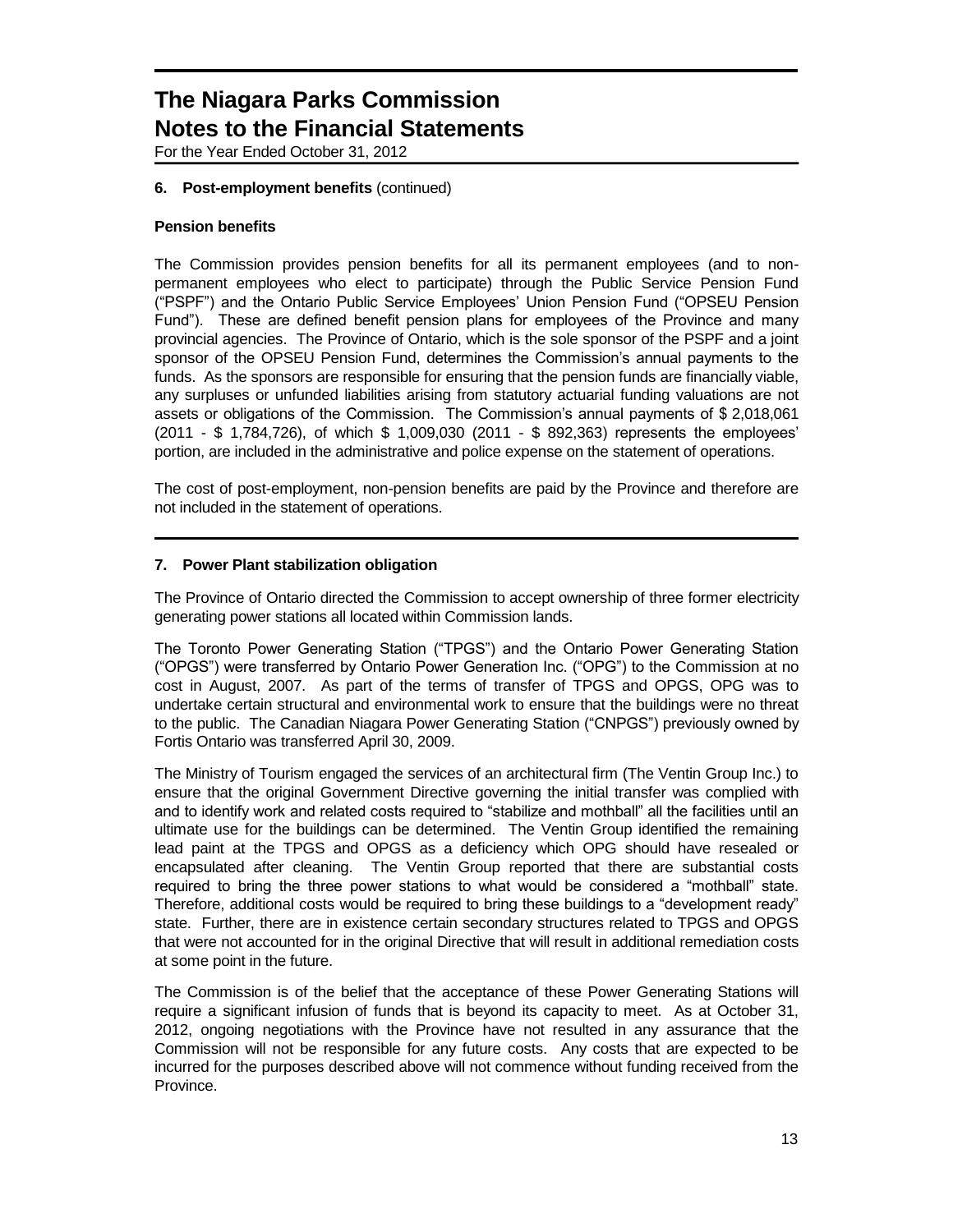For the Year Ended October 31, 2012

### **7. Power Plant stabilization obligation** (continued)

An asset retirement obligation of \$ 25,146,000 as of October 31, 2009 was calculated. This value represented the Commission's best estimate of the costs required to "stabilize and mothball" the three power stations based on the report received from the Ventin Group. The report also identified contingency costs of approximately \$ 3,600,000 which was not accrued in the asset retirement obligation at that time. The Commission estimates that this work could take approximately three to four years to complete. In order to determine the net present value of the asset retirement obligation, staff have estimated that, subject to financing being received from the Province, work will not commence for several years. It is estimated that the work may commence in 2016. The cost of capital and the rate of inflation estimated over the course of the calculation was 5.059% and 3%, respectively. This results in a net present value of \$ 22,582,729 as at October 31, 2012. This is an increase of \$ 455,598 from 2011 and has been recorded in the statement of operations.

Two additional studies were completed during the year ended October 31, 2010 which identified an additional liability involved with the "stabilization and mothball" process. The first report known as the Hatch group study identified an additional \$ 6,305,000 for external/infrastructure work that is required. The second study was completed by the Quartek group which identified an additional \$ 1,260,000 related to additional costs to stabilize the roofs of the buildings. Together these two reports equal an increase of \$ 7,565,000. As previously mentioned it is estimated this work will not commence until 2016 and correspondingly another calculation for the net present value of this additional liability was performed using a cost of capital of 5.059% and inflation rate of 2% respectively. This results in net present value of \$ 6,541,772 as at October 31, 2012 for this portion of the liability. This is an increase of \$ 194,173 from 2011 and has also been recorded in the statement of operations.

|                                                               | 2012                      |          |
|---------------------------------------------------------------|---------------------------|----------|
|                                                               | (in thousands of dollars) |          |
| Power Plant stabilization obligation                          |                           |          |
| Beginning of year                                             | \$26,859                  | \$26,727 |
| Current year increase in present value of original obligation | 650                       | 635      |
| Actual work performed during year                             | (12)                      | (503)    |
| Net increase in Power Plant stabilization obligation          | 638                       | 132      |
| End of year                                                   | \$27,497                  | 26,859   |

A capital asset has not been recorded for these properties as there is an impairment in their value, which has been documented in the various studies carried out to date.

As at October 31, 2009, the Commission had received \$ 1,550,000 in funding from the Ministry of Tourism to assist in the "stabilizing and mothball" process. Approximately \$ 215,000 of this funding remains for use in 2013 and beyond.

The Commission has incurred annual costs related to maintenance and security for all sites and has recorded them in the statement of operations and are included in the maintenance expense.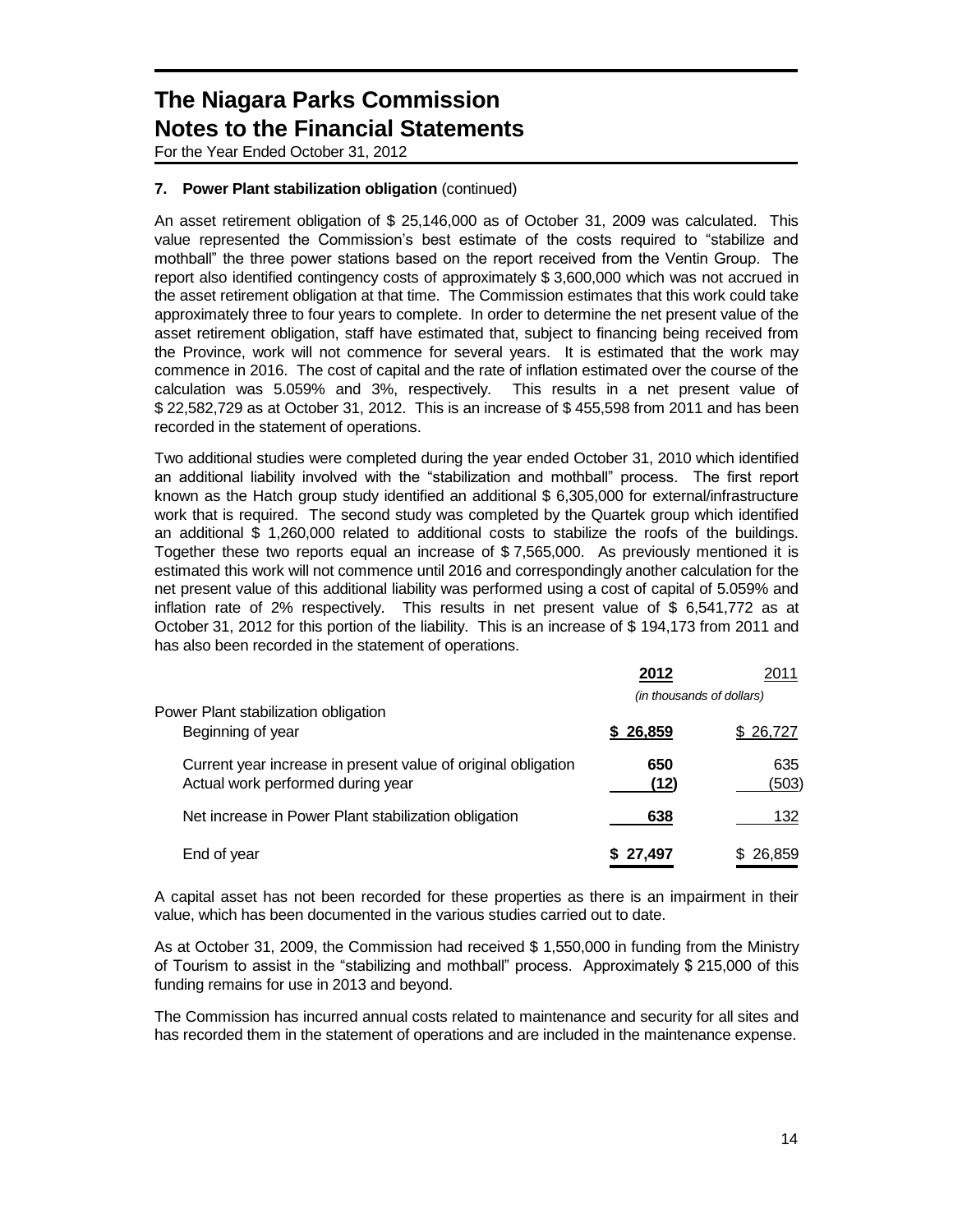For the Year Ended October 31, 2012

| 8.<br><b>Tangible capital assets</b>                 |                        |                             | 2012                            | 2011<br>(in thousands of dollars) |
|------------------------------------------------------|------------------------|-----------------------------|---------------------------------|-----------------------------------|
|                                                      | Cost                   | Accumulated<br>Depreciation | <b>Net</b><br><b>Book Value</b> | <b>Net</b><br><b>Book Value</b>   |
| Land<br>Land improvements<br>Buildings, roadways and | \$<br>14,359<br>17,135 |                             | \$<br>14,359<br>17,135          | \$<br>14,359<br>17,135            |
| structures<br>Equipment, furnishings and<br>vehicles | 203,239<br>49,347      | 93,131<br>\$<br>43,460      | 110,108<br>5,887                | 114,842<br>6,677                  |
| Capital works in progress                            | 284,080<br>1,860       | 136,591                     | 147,489<br>1,860                | 153,013<br>565                    |
|                                                      | 285,940                | 136,591<br>\$.              | 149,349                         | 153,578<br>\$.                    |
| Equipment under capital lease<br>included above      | \$<br>69               | \$<br>35                    | \$<br>34                        | \$<br>41                          |

| 9.<br><b>Accumulated surplus</b>                                                               | <u> 2012 </u>                                 | 2011<br>(in thousands of dollars)            |
|------------------------------------------------------------------------------------------------|-----------------------------------------------|----------------------------------------------|
| Operating surplus                                                                              | 6,780<br>S                                    | 2,941<br>S                                   |
| Investment in tangible capital assets                                                          | 136,462                                       | 144,676                                      |
| Unfunded<br>Long term debt<br>Post-employment benefits<br>Power Plant stabilization obligation | (33, 676)<br>(3,933)<br>(27,497)<br>(65, 106) | (34,956)<br>(3,869)<br>(26,859)<br>(65, 684) |
| Accumulated surplus                                                                            | 78,136                                        | 81,933                                       |

#### **Surplus funds**

Pursuant to Section 16(2) of the Niagara Parks Act, any surplus moneys shall, on the order of the Lieutenant Governor in Council, be paid to the Minister of Finance and shall form part of the consolidated revenue fund. As at October 31, 2012 no surplus moneys have been recorded as a liability to the Minister of Finance.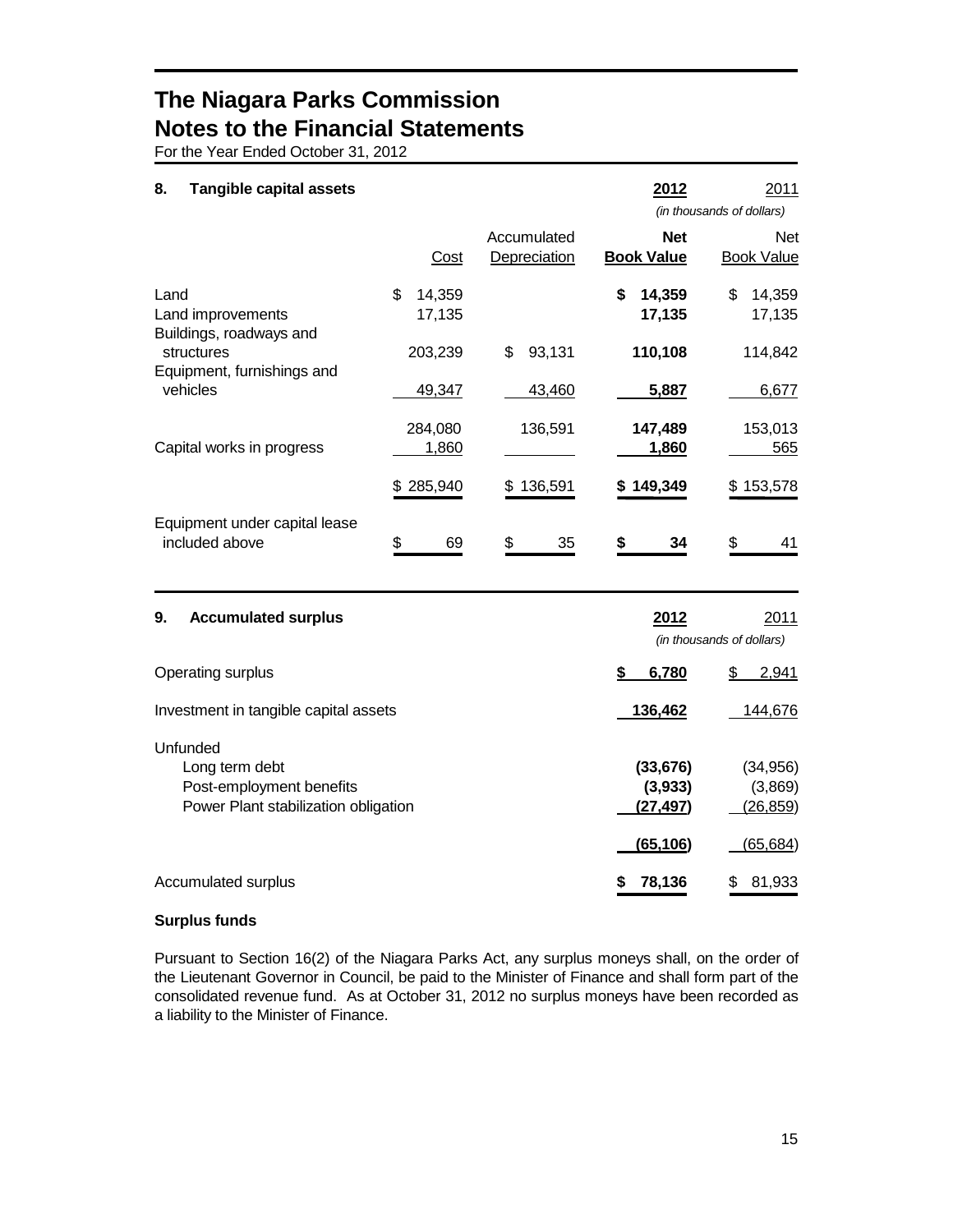For the Year Ended October 31, 2012

#### **10. Credit facilities**

The credit facilities, which have a maximum borrowing capacity of \$ 15,000,000, provide for two types of loans. There is a variable rate option which varies with the Canadian Imperial Bank of Commerce prime rate and there is a fixed rate operating loan facility available with a maximum term not to exceed 364 days at rates which are set relative to banker's acceptance rates. These credit facilities are unsecured and expire on October 31, 2014. As at October 31, 2012, \$ Nil has been drawn upon for all credit facilities (2011 – \$ Nil).

#### **11. Commitments**

The Commission has committed to approximately \$ 11,772,000 in capital works projects in the next year. The commitment involves the completion of the Falls Incline Railway (approximately \$ 6,100,000) and Bridge rehabilitation (approximately \$ 5,600,000).

The Commission has two agreements with a franchisor requiring the payment of service fees of 4% of gross sales and advertising and marketing fees of 2.5% of gross sales. The terms of the agreements are 10 years, expiring in 2016 and 2022. In addition, the Commission has an agreement to lease related equipment from the franchisor, at a rental fee ranging from 1% to 4% of gross sales depending on the level of sales. The Commission has the option to purchase said equipment for a price equal to the unamortized value.

The Commission leases vehicles, equipment and premises under operating leases expiring in 2018. The total obligation under operating leases amounts to approximately \$ 435,000. The principal payments due in the next five fiscal periods are as follows:

| 2013 | \$<br>224 |
|------|-----------|
| 2014 | 172       |
| 2015 | 12        |
| 2016 | 9         |
| 2017 | 9         |
|      |           |

#### **12. Contingencies**

The Commission is in litigation pertaining to certain claims for which the likelihood of loss is not determinable and the amount not reasonably estimable. Accordingly, no provision for these claims is reflected in the financial statements.

| 13.<br>Interest expense – net             | <b>Budget</b><br>2012 | <b>Actual</b><br>2012<br>(in thousands of dollars) | Actual<br><u>2011</u> |
|-------------------------------------------|-----------------------|----------------------------------------------------|-----------------------|
| Interest revenue<br>Loan interest expense | (25)<br>\$<br>1,809   | (30)<br>1,799                                      | (25)<br>\$<br>1,889   |
|                                           | \$1,784               | \$1,769                                            | 1,864<br>S            |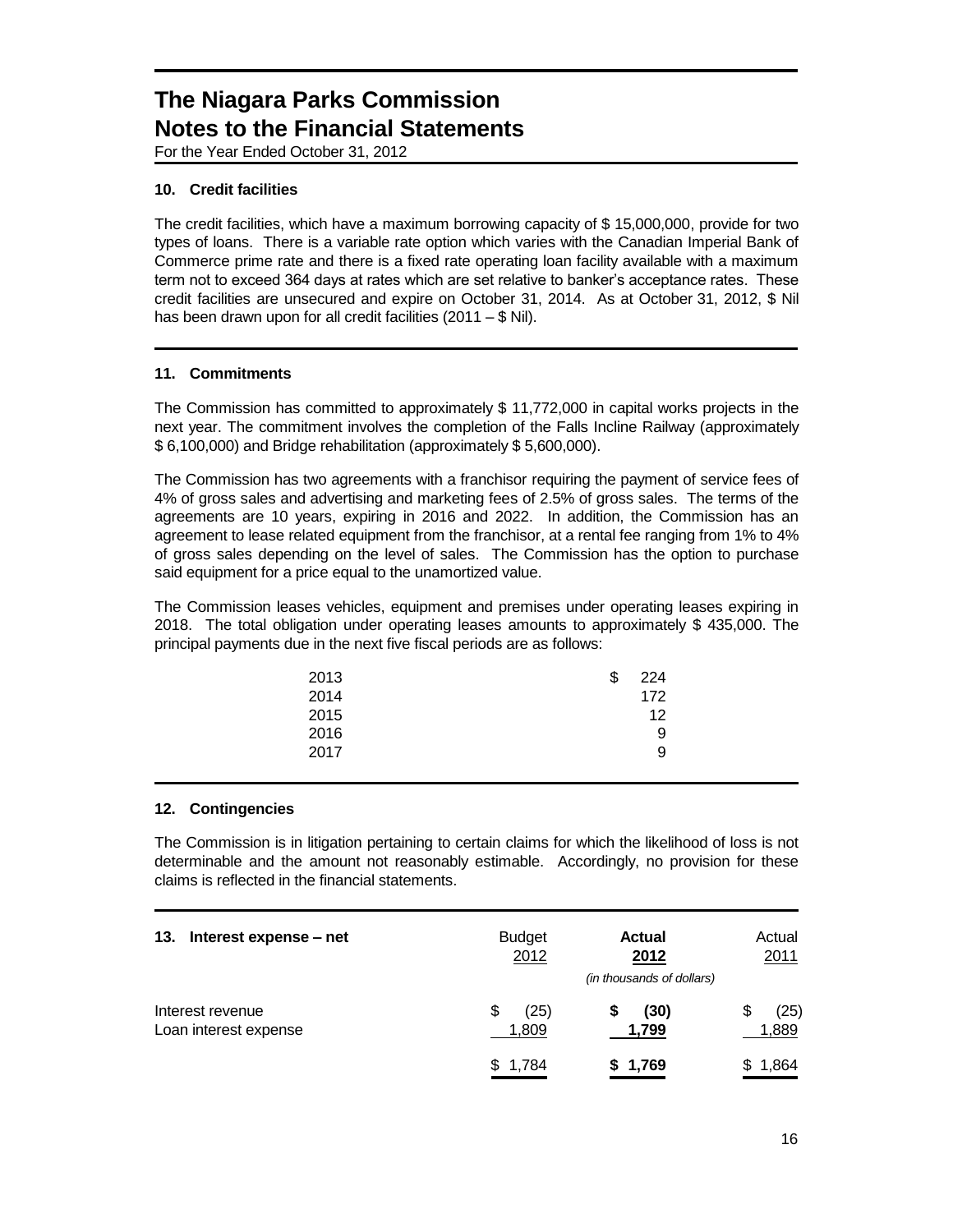For the Year Ended October 31, 2012

| 14. Amortization of tangible capital assets                                                                        | <b>Budget</b><br>2012       | <b>Actual</b><br>2012<br>(in thousands of dollars) | Actual<br>2011                             |
|--------------------------------------------------------------------------------------------------------------------|-----------------------------|----------------------------------------------------|--------------------------------------------|
| Amortization of income producing assets<br>Amortization of non-income producing assets                             | \$4,201<br>3,197<br>\$7,398 | \$4,275<br>3,184<br>7,459<br>S.                    | \$4,031<br>3,252<br>\$7,283                |
| <b>Statement of cash flows</b><br>15.                                                                              |                             | 2012<br>(in thousands of dollars)                  | 2011                                       |
| Changes in working capital components include                                                                      |                             |                                                    |                                            |
| Accounts receivable<br>Inventories<br>Accounts payable and accrued payroll<br>Deferred revenue<br>Prepaid expenses |                             | 1,901<br>\$<br>1,118<br>361<br>(175)<br>(112)      | \$.<br>(597)<br>789<br>240<br>(615)<br>332 |
|                                                                                                                    |                             | \$3,093                                            | \$<br>149                                  |
| Interest received                                                                                                  |                             | 30<br>S                                            | \$<br>25                                   |
| Interest paid                                                                                                      |                             | 1,799<br>S                                         | 1,889                                      |

### **16. Acquisition of tangible capital assets**

During the year, tangible capital assets were acquired at an aggregate cost of \$ 3,302,000 (2011 - \$ 10,491,000) of which \$ 156,000 (2011 - \$ Nil) was acquired by means of capital leases and other non-cash acquisitions. Cash payments of \$ 3,146,000 (2011 - \$ 10,491,000) were made to purchase tangible capital assets.

### **17. Financial instruments and risk management**

#### **Fair value**

Fair value information with respect to long term financing has been omitted because it is not practicable to determine fair value with sufficient reliability.

The fair value of the post-employment termination benefit was determined using an actuarial valuation based on information presented in Note 6 to the financial statements.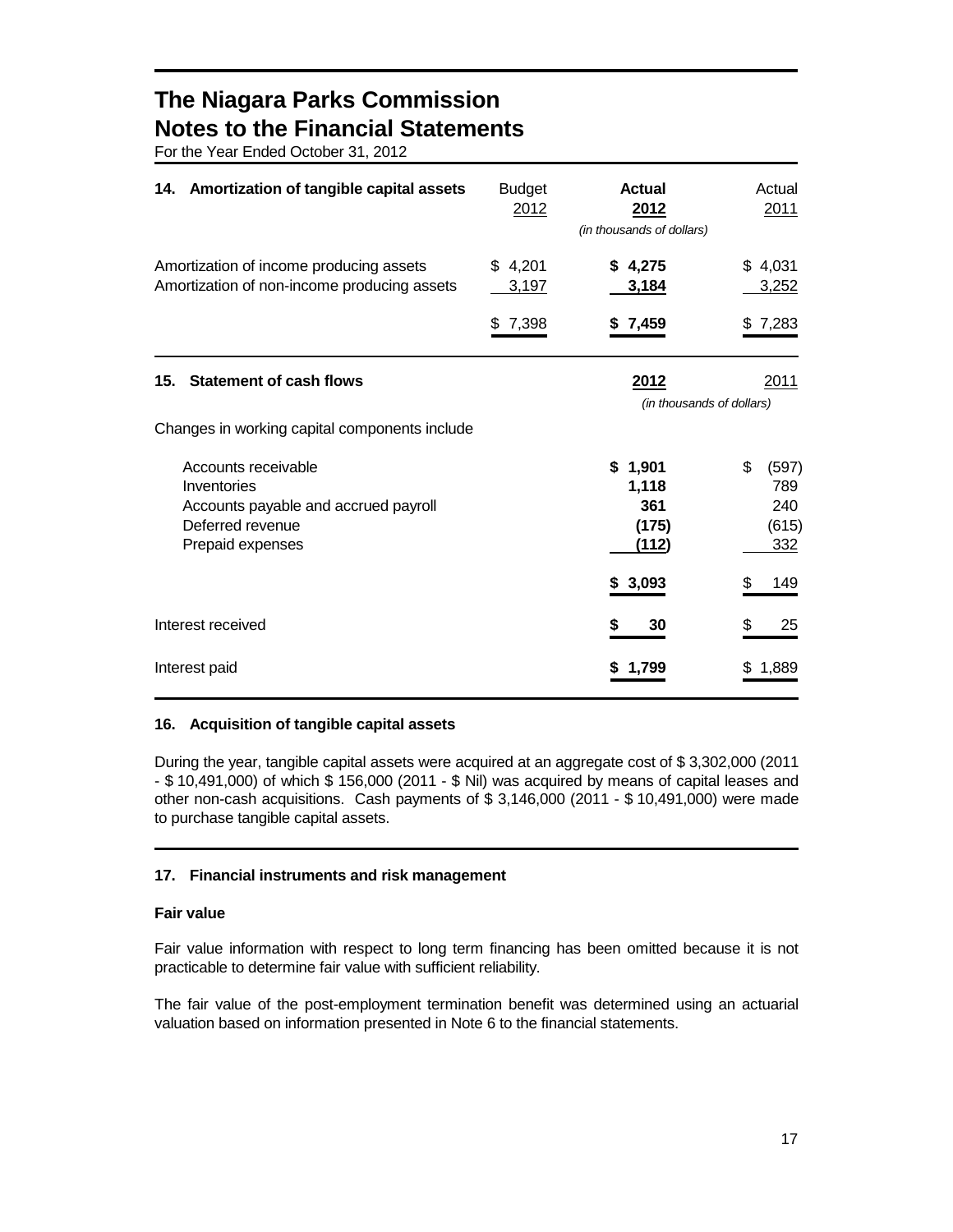For the Year Ended October 31, 2012

#### **17. Financial instruments and risk management** (continued)

#### **Credit risk**

The Commission is exposed to a credit risk by its customers. However, because of the large number of customers, credit risk concentration is reduced to a minimum.

#### **Currency risk**

The Commission has cash of \$ 2,117,805 that is denominated in U.S. dollars. These funds have been converted to the Canadian equivalent at the rate of \$ 1 U.S. equals \$ 0.9993 Canadian. The Commission realizes approximately 13.9% (2011 – 14.4%) of its sales in foreign currency. Consequently, some assets and revenues are exposed to foreign exchange fluctuations.

#### **Cash flow risk**

The Commission has variable rate bank overdraft facilities bearing interest which varies with the prime interest rate. Accordingly, the Commission is exposed to cash flow risks relating to potential fluctuations in market interest rates.

#### **18. Comparative figures**

Certain 2011 comparative figures have been reclassified to conform to the financial statement presentation adopted in 2012.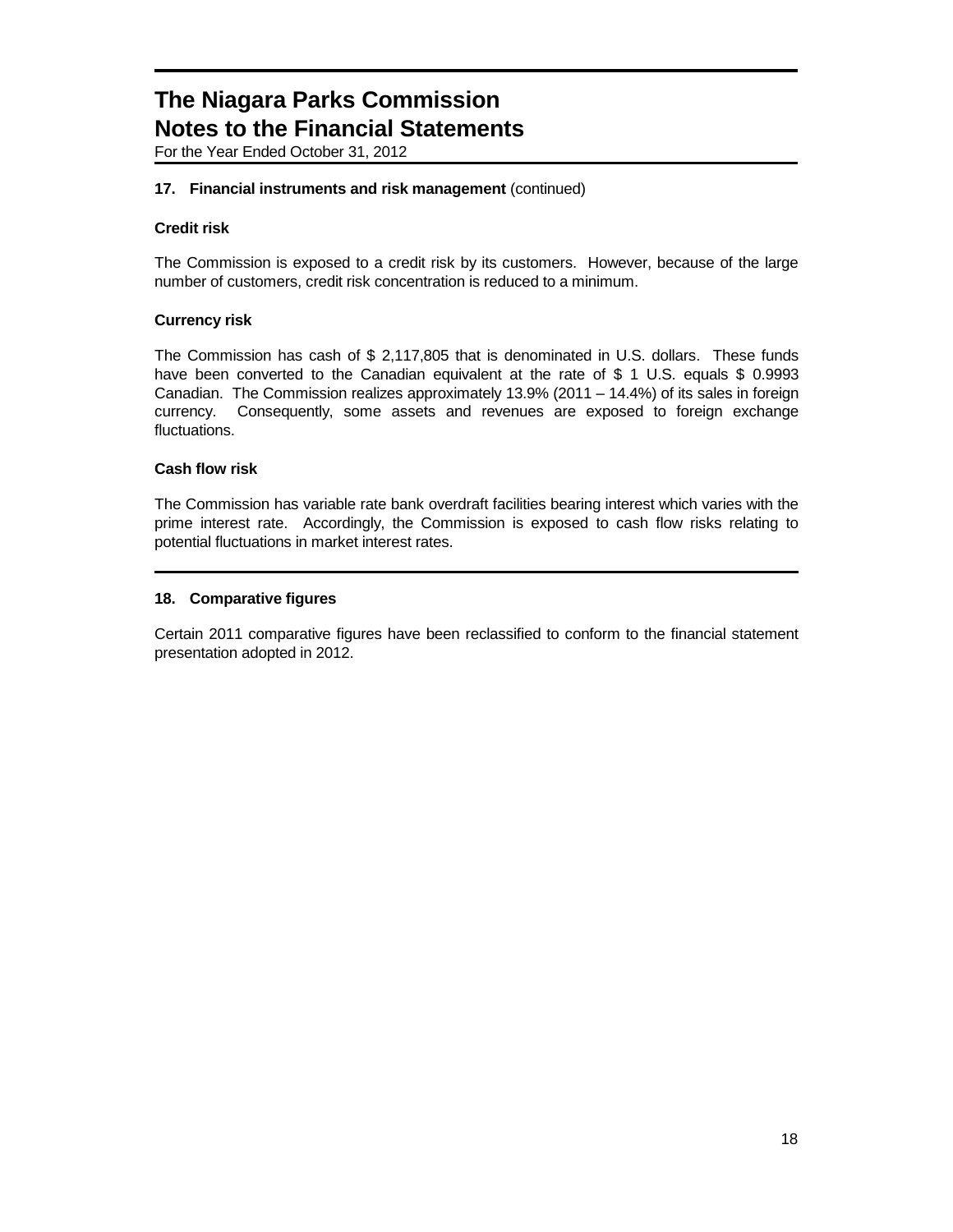# **The Niagara Parks Commission Schedule of Tangible Capital Assets**

For the Year Ended October 31, 2012 (in thousands of dollars)

|                                                             | Land         | Land<br>Improvements | <b>Buildings</b><br>Roadways<br><b>Structures</b> | Equipment<br><b>Furnishings</b><br>Vehicles | Capital<br>Works in<br><b>Progress</b> | 2012              | 2011           |
|-------------------------------------------------------------|--------------|----------------------|---------------------------------------------------|---------------------------------------------|----------------------------------------|-------------------|----------------|
| Cost<br>Beginning of year                                   | \$<br>14,359 | \$<br>17,135         | $\mathfrak{S}$<br>202,191                         | \$<br>50,692                                | \$<br>565                              | \$<br>284,942     | \$<br>274,897  |
| Add additions                                               |              |                      | 156                                               | 959                                         | 2,187                                  | 3,302             | 10,491         |
| Less disposals<br>Transfers of capital works<br>in progress |              |                      | 892                                               | (2, 304)                                    | (892)                                  | (2, 304)          | (446)          |
| End of year                                                 | 14,359       | 17,135               | 203,239                                           | 49,347                                      | 1,860                                  | 285,940           | 284,942        |
| <b>Accumulated amortization</b><br>Beginning of year        |              |                      | 87,349                                            | 44,015                                      |                                        | 131,364           | 124,527        |
| Add amortization<br>Less disposals                          |              |                      | 5,782                                             | 1,677<br>(2,232)                            |                                        | 7,459<br>(2, 232) | 7,283<br>(446) |
| End of year                                                 |              |                      | 93,131                                            | 43,460                                      |                                        | 136,591           | 131,364        |
| Net book value                                              | \$<br>14,359 | \$<br>17,135         | \$<br>110,108                                     | \$<br>5,887                                 | \$<br>1,860                            | 149,349<br>\$     | \$<br>153,578  |